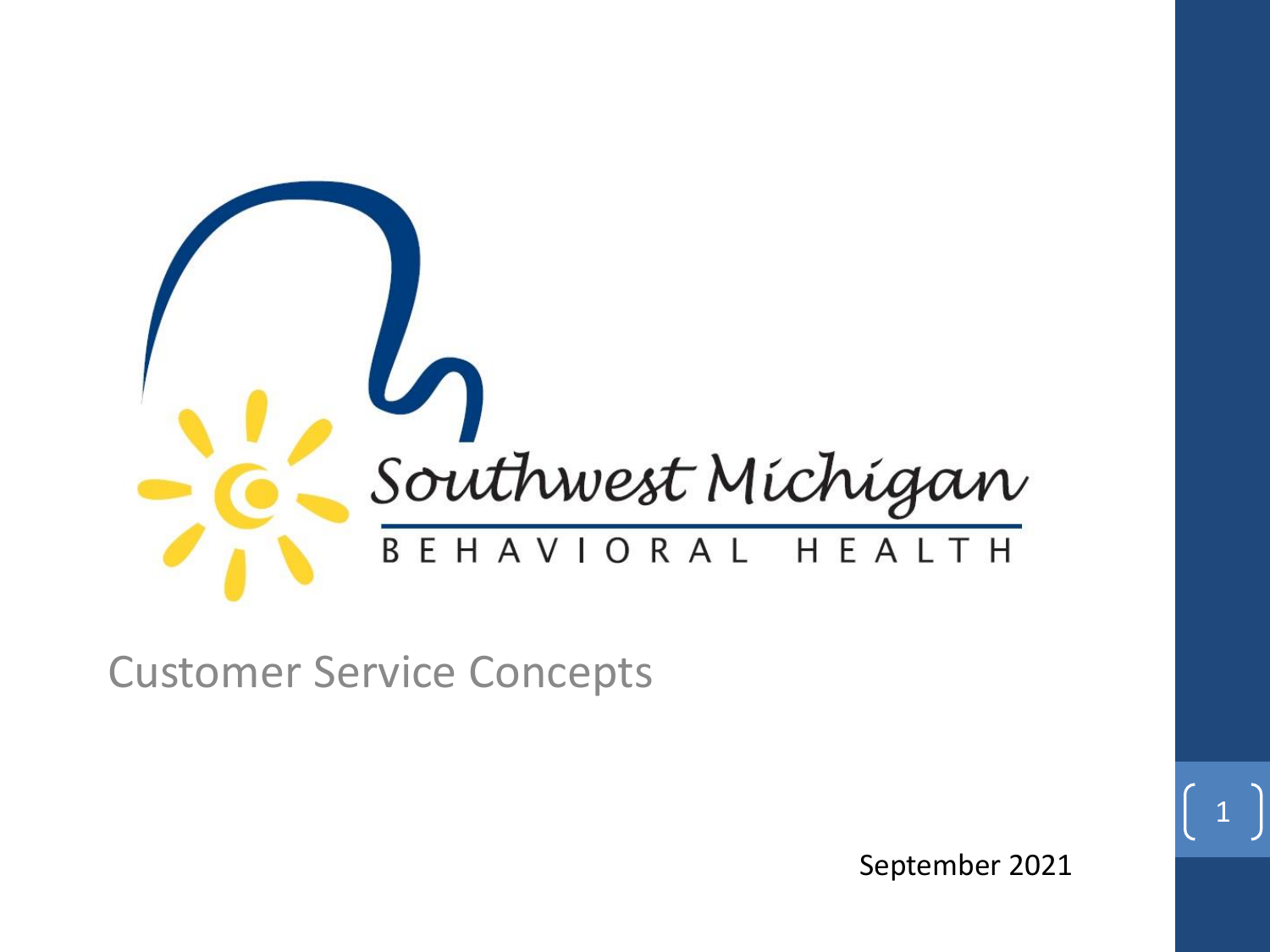#### Orientation Topics

- Customer Services Roles and Responsibilities
- Access Process
- Person-Centered Planning
- Grievances Process
- Appeals Process
- Adverse Benefit Determination
- MI Health Link
- Advance Directives
- Limited English Proficiency
- Non-Discrimination/Taglines
- Customer Service Contacts

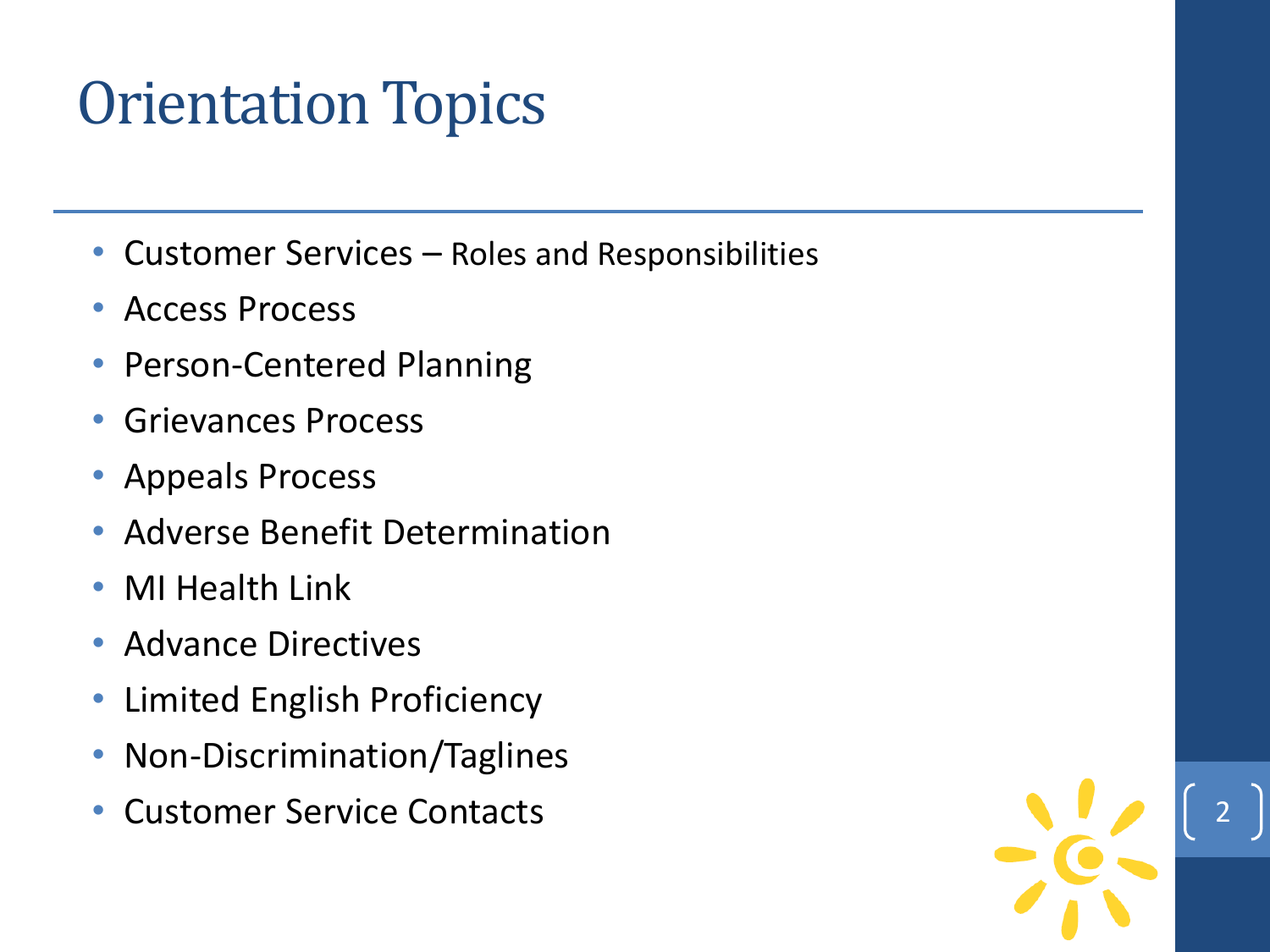### What is Customer Service?

Customer Service is a series of activities designed to enhance the level of Customer satisfaction- that is, the feeling that a product or service has met the customer expectation.

Customer Service

Average poor

- Welcome and orient individuals to services, benefits available, and provider network
- Provide information on how to access mental health, primary health, and community services
- Provide information on how to access rights processes
- Assist individuals with problems and inquiries regarding benefits and services

- Assist individuals and oversee local grievance and appeal processes
- Track and report patterns of problem areas for the organization

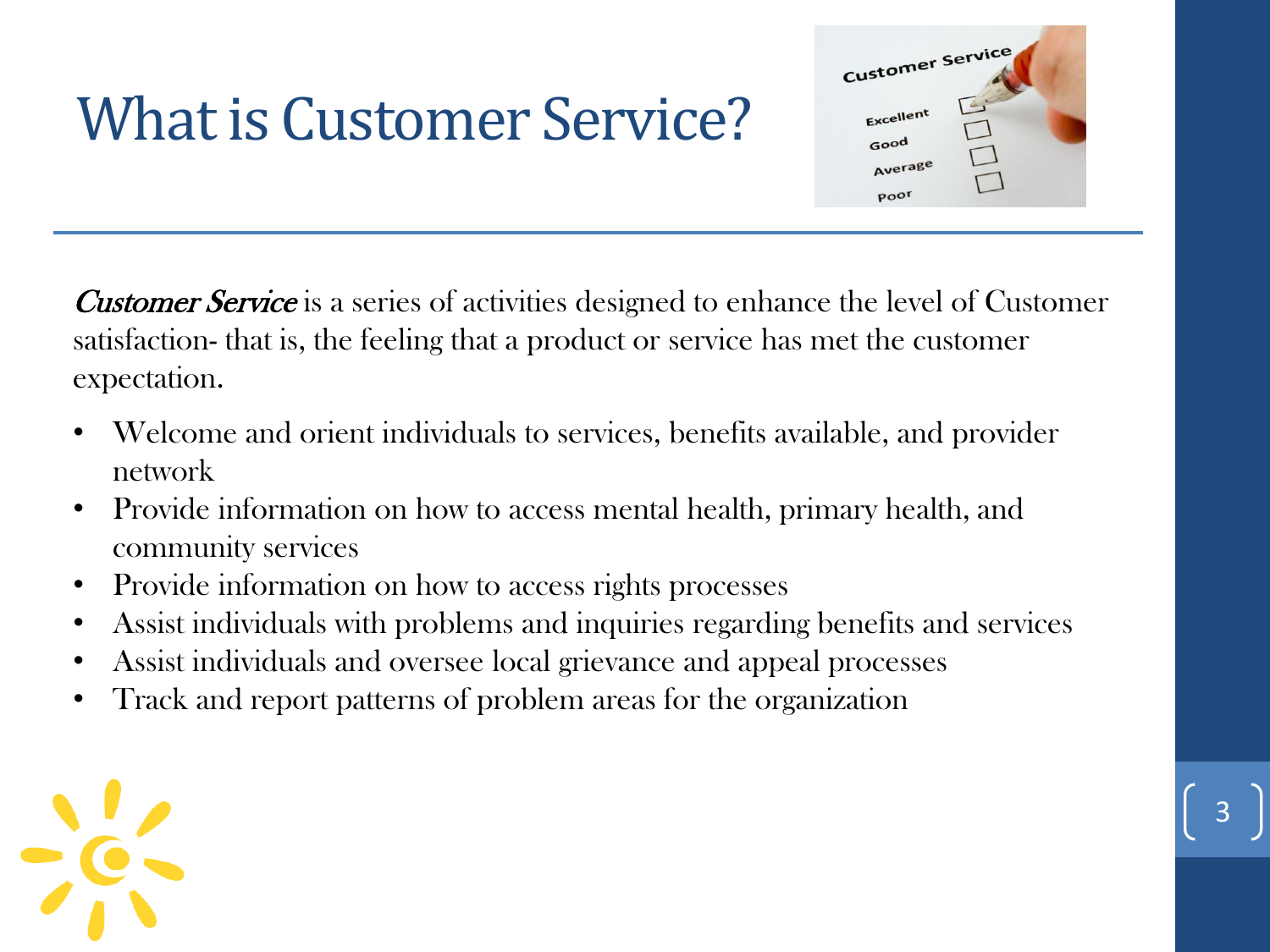### Who Are Our Customers?

- Individuals Receiving Services
	- I/DD Persons with Intellectual and Developmental Disabilities

- MIA Adults with Mental Illness
- SED Youth with Severe Emotional Disturbances
- SUD Persons with Co-occurring Substance Use Disorder
- Parents/Family members
- Staff members
- Contracted Providers
- Community members/stakeholders
- Everyone who walks through the door

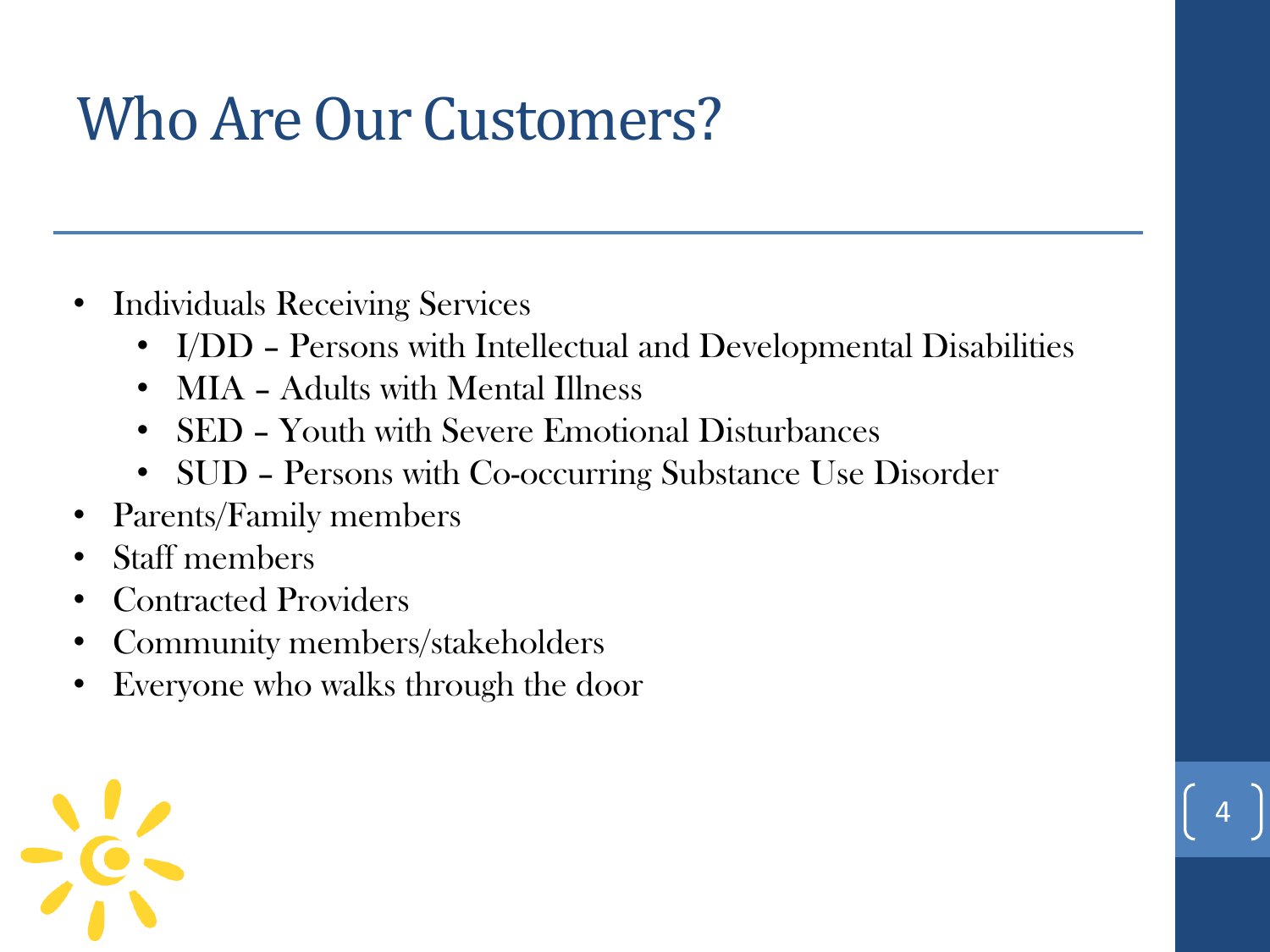### A Welcoming Environment

#### **Webster's definition: wel·come** *verb \ˈwel-kəm\*

*: to greet (someone) in a warm and friendly manner*

*: to receive or accept (something) with happiness or pleasure*

- Provide empathy and acceptance
- Being mindful of body language, attitude, and words
	- Pay attention to how you are saying things
	- Make eye contact and smile
	- Actively listen
	- Be present. Give them your full attention
- Being helpful

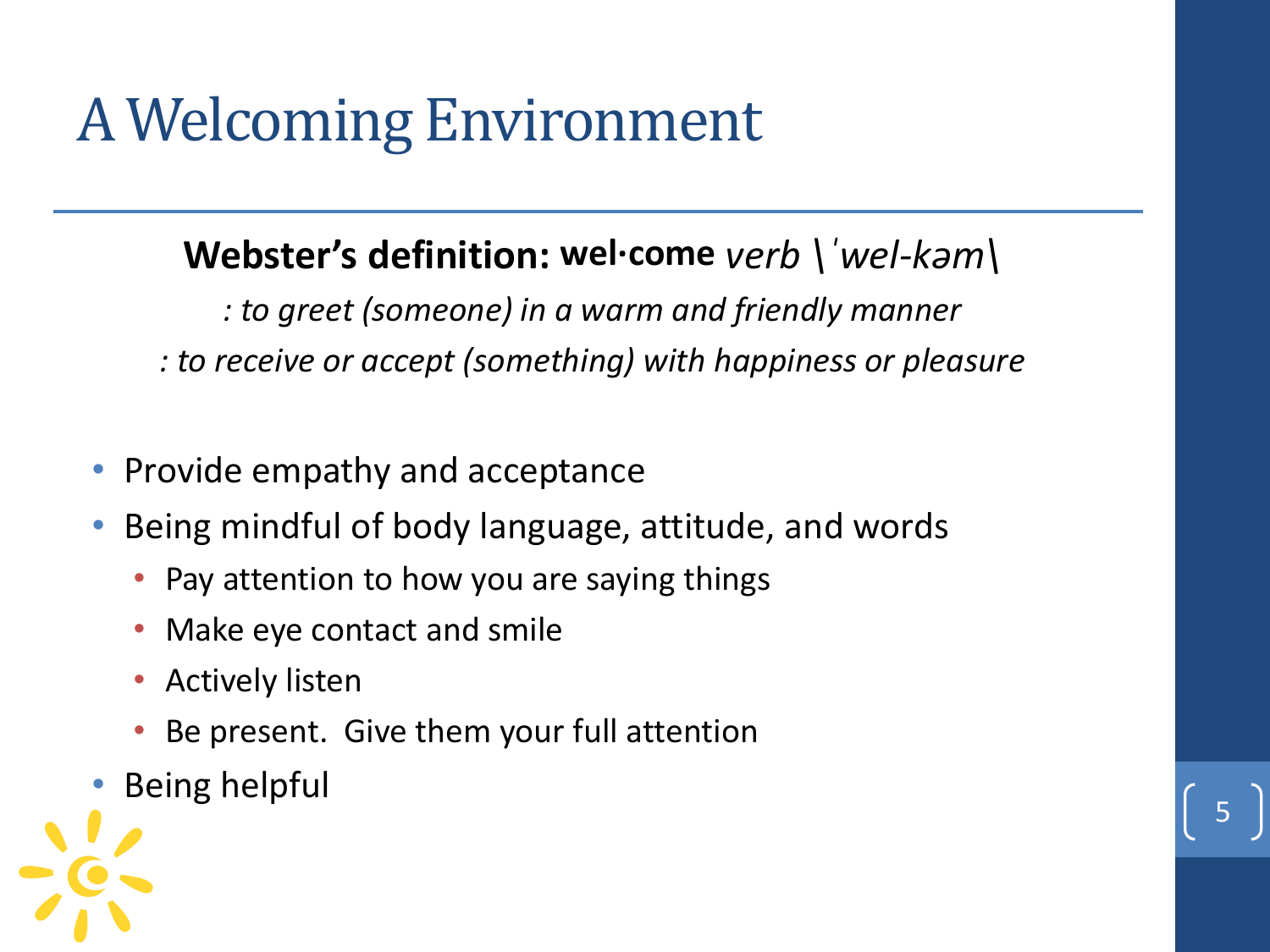#### Access/Intake Process

- Screen for eligibility
- Assessment to determine service needs
- Recommendations for service through Person-Centered Planning/Individual Plan of Service (PCP/IPOS)
- If denied eligibility, individuals will receive notification including 2nd Opinion rights and contact information for Customer Services
- Emergency services are available 24/7 **without** prior approval based on medical necessity and circumstances
- Not every person is eligible for every service

\*Information on accessing services and array of services begins on page 10 of SWMBH Handbook. 6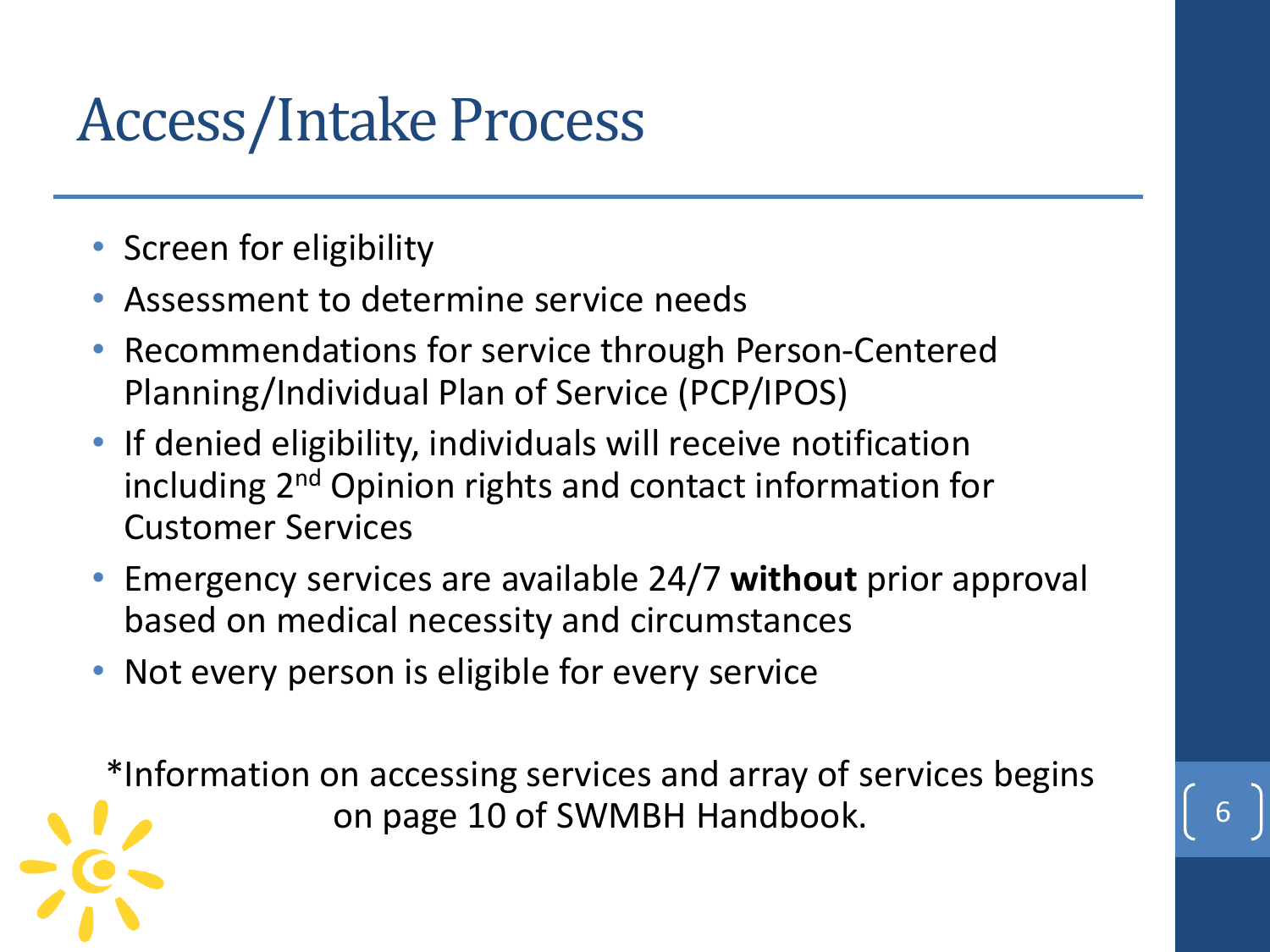### Person-Centered Planning (PCP)

#### **Planning**

- PCP is a right (Michigan Mental Health Code)
- Who will attend?
- When will meeting be?
- Where will meeting be?
- Independent Facilitator?
- Accommodations?

\*May request a new plan or addendum at any time

#### **Meeting/Treatment Plan**

- Hopes/Dreams
- Goal Development
- **Medical Necessity**
- Recommendations
	- Type of Service
	- Frequency of Service
	- Location of Service
	- Duration of Service
	- Choice of Providers/Self **Determination**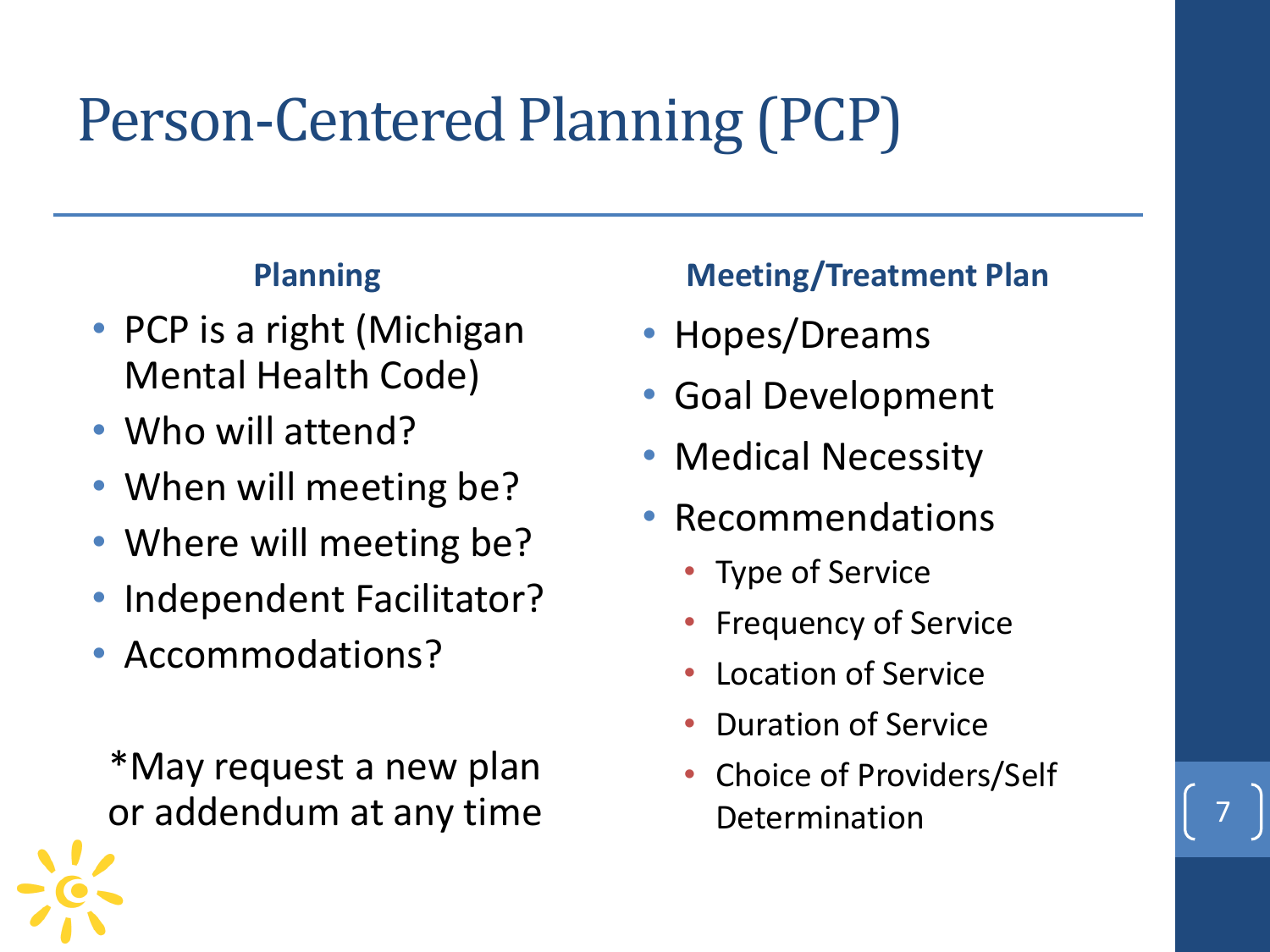### Person-Centered Planning (PCP)

- Are there limits on Person-centered planning?
	- Choices must not do harm to the individual or someone else
	- Choices must not be illegal
	- Services provided must be medically necessary
- Use Person-First Language
	- Emphasizes the person, not the disability
	- Objective way of communicating/reporting about disabilities
	- Eliminates stereotypes and generalizations
- Allow the individual to choose how they wish to be referred to

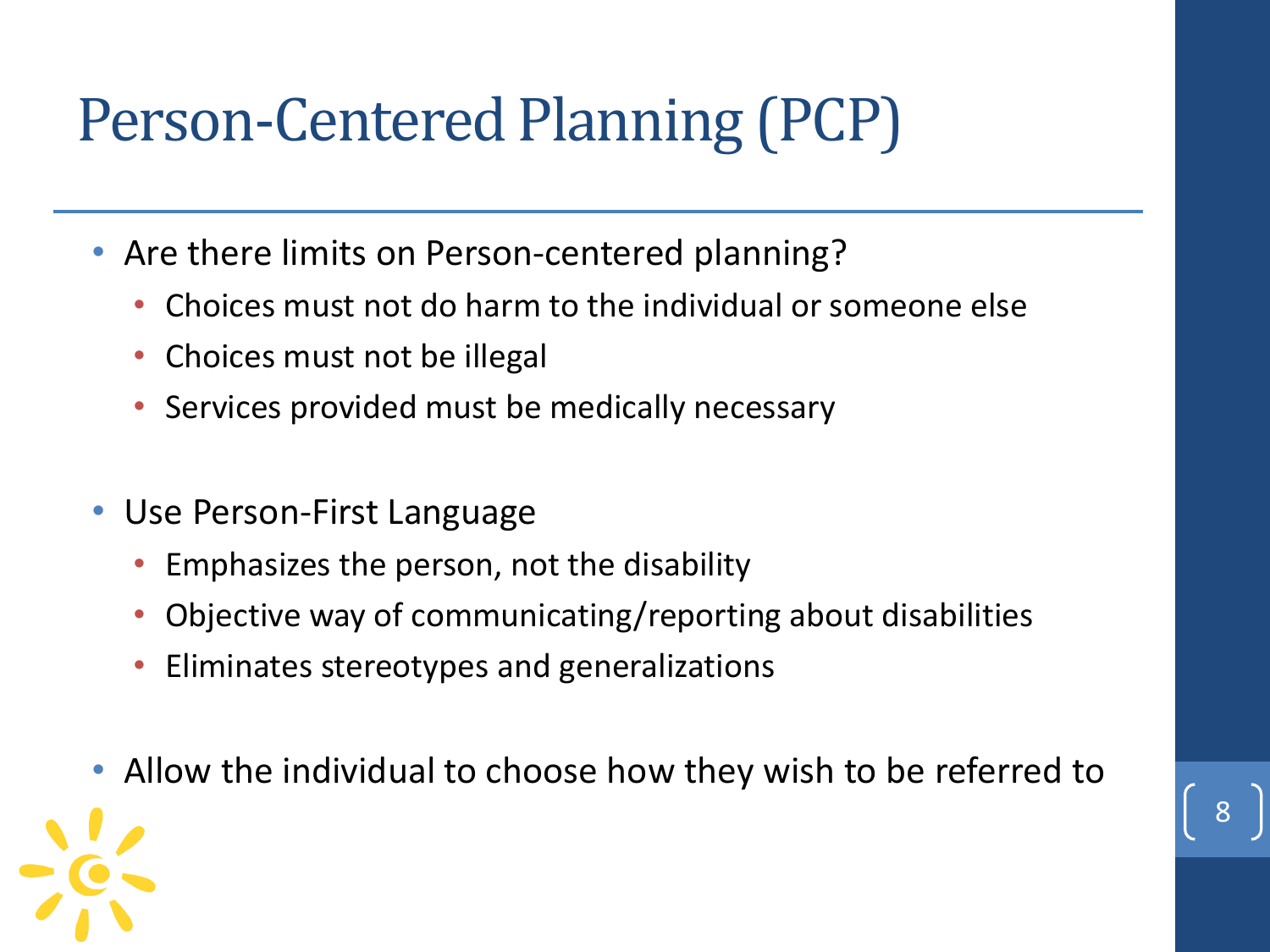### Person-First Language

#### **INSTEAD of:**

- She's mentally ill/disturbed.
- He's mentally retarded. He's slow.
- She's brain damaged.
- They are non-verbal.
- He's autistic.
- Handicapped parking, hotel room, etc.
- She's a schizophrenic.

#### **SAY:**

- She has a mental health diagnosis.
- He has an/a intellectual/cognitive disability.
- She has a brain injury.
- They communicate with their iPad.
- He has autism.
- Accessible parking, hotel room, etc.
- She was diagnosed with schizophrenia.

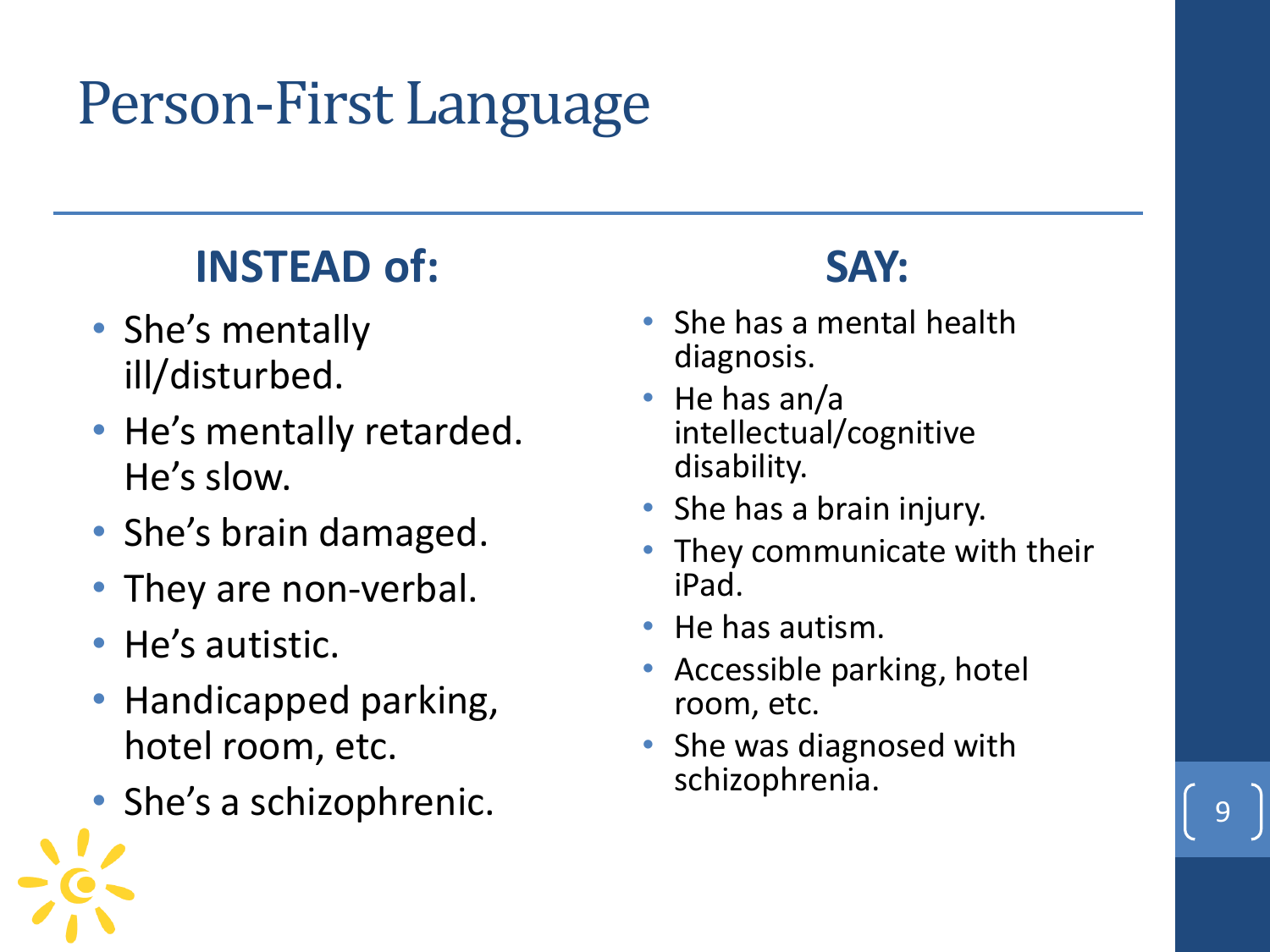# Grievances and Appeals

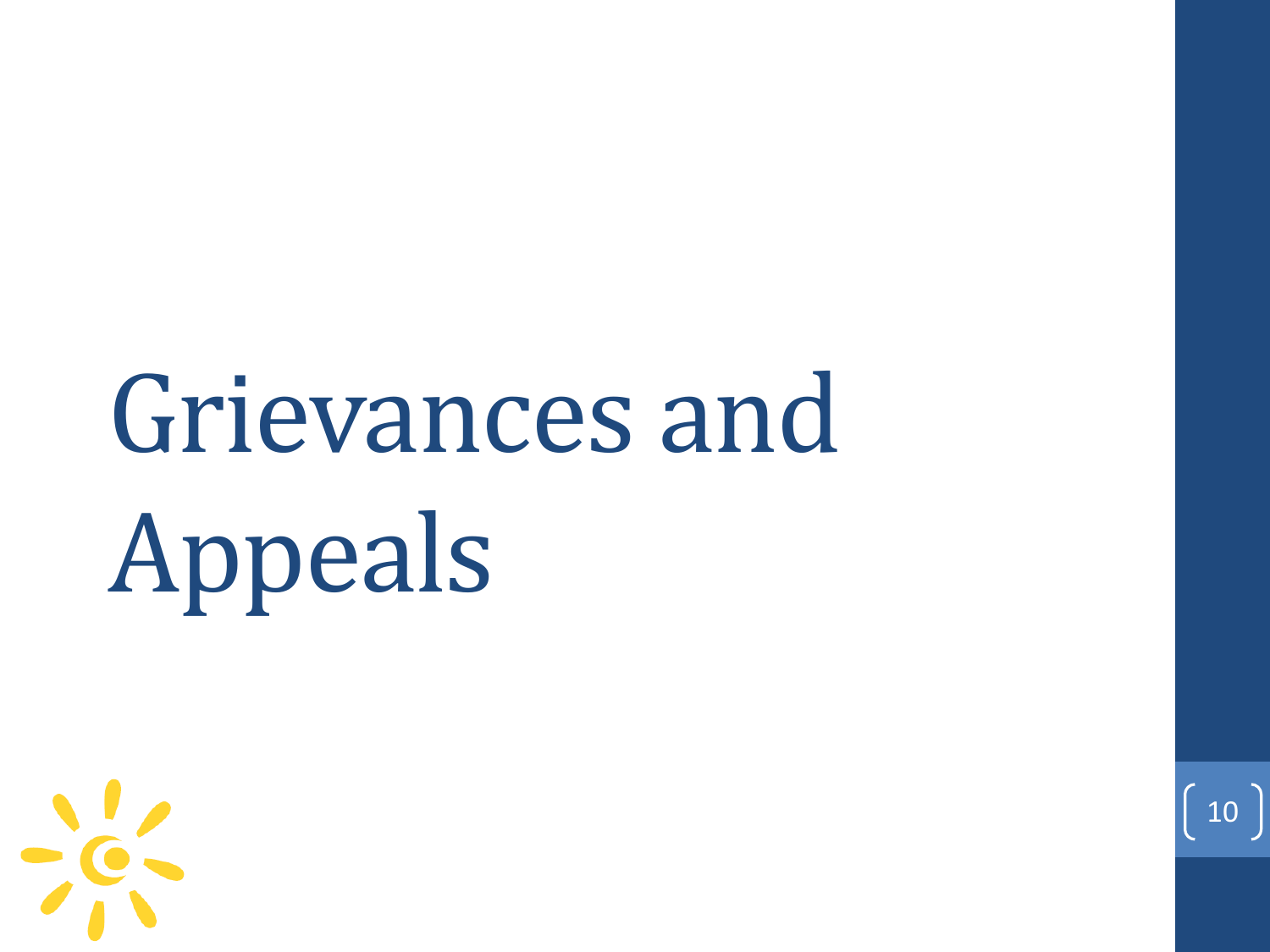### Grievances and Appeals

- **Recipient Rights Complaint**  when a customer or someone who knows them feels their Michigan Mental Health Code or Public Health Code, PA 368 protected rights have been violated.
	- RR Complaints are covered in depth in other local trainings. RR Complaints are directed to your local Office of Recipient Rights.
- **Appeal** complaint regarding an "Action" taken regarding services or a request for services. Actions are denials, suspensions, reductions, or terminations. Appeals are directed to Customer Service.
- **Grievance**  complaint filed by customer regarding the quality of their services. Issues here are not considered Rights or Actions. Grievances are directed to Customer Services.

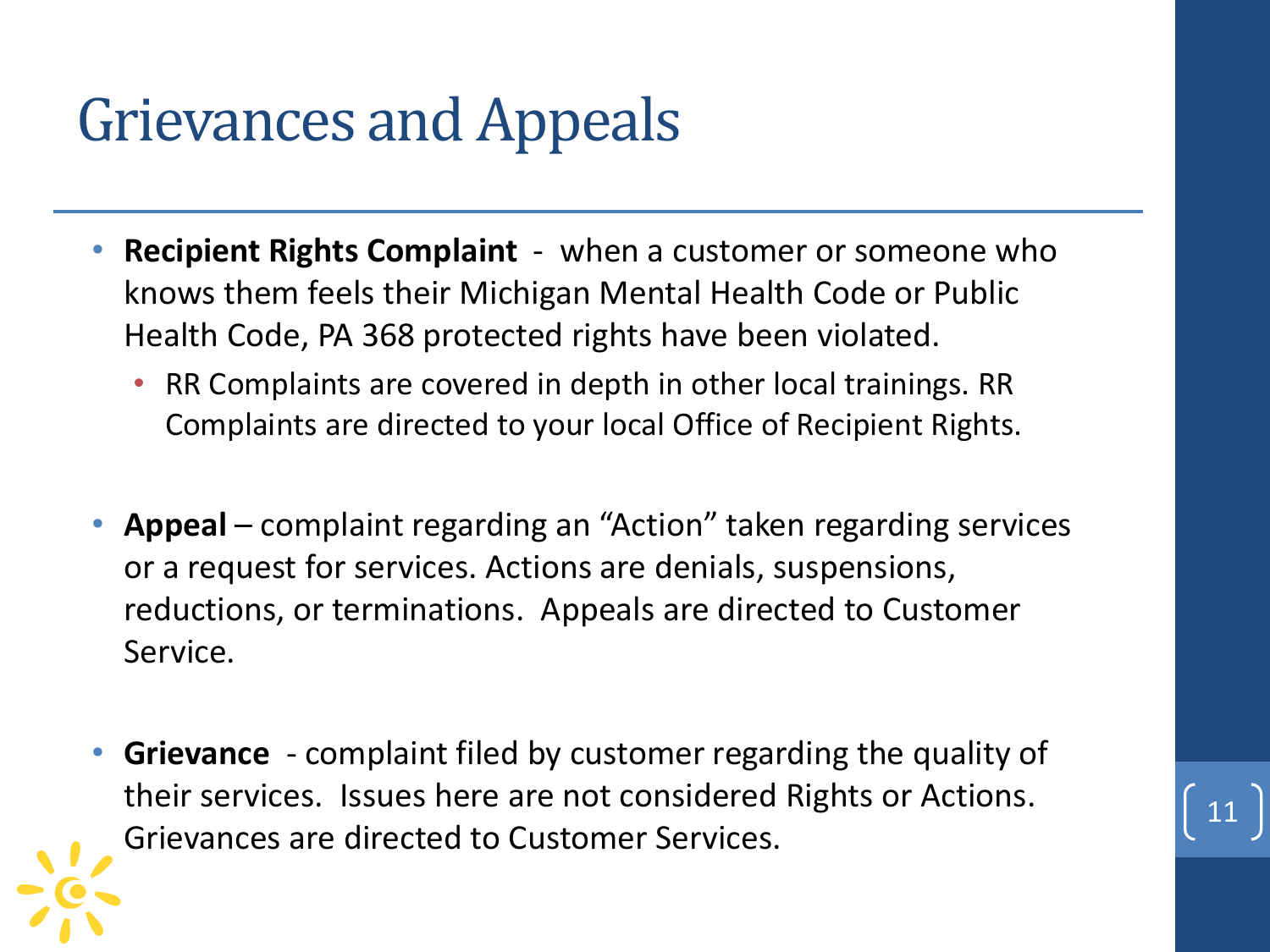### How do we inform Customers?

- At initiation/orientation to services
	- In SWMBH Handbook
	- In Recipient Rights booklets/brochures
- Annually
	- Handbooks/brochures
	- As documented in Plans of Service
- When/As information need arises
	- On Adverse Benefit Determinations
- When requested by customer/authorized representative
	- At point of contact with Customer Services or Recipient Rights offices
- Via posters/flyer in common areas of service sites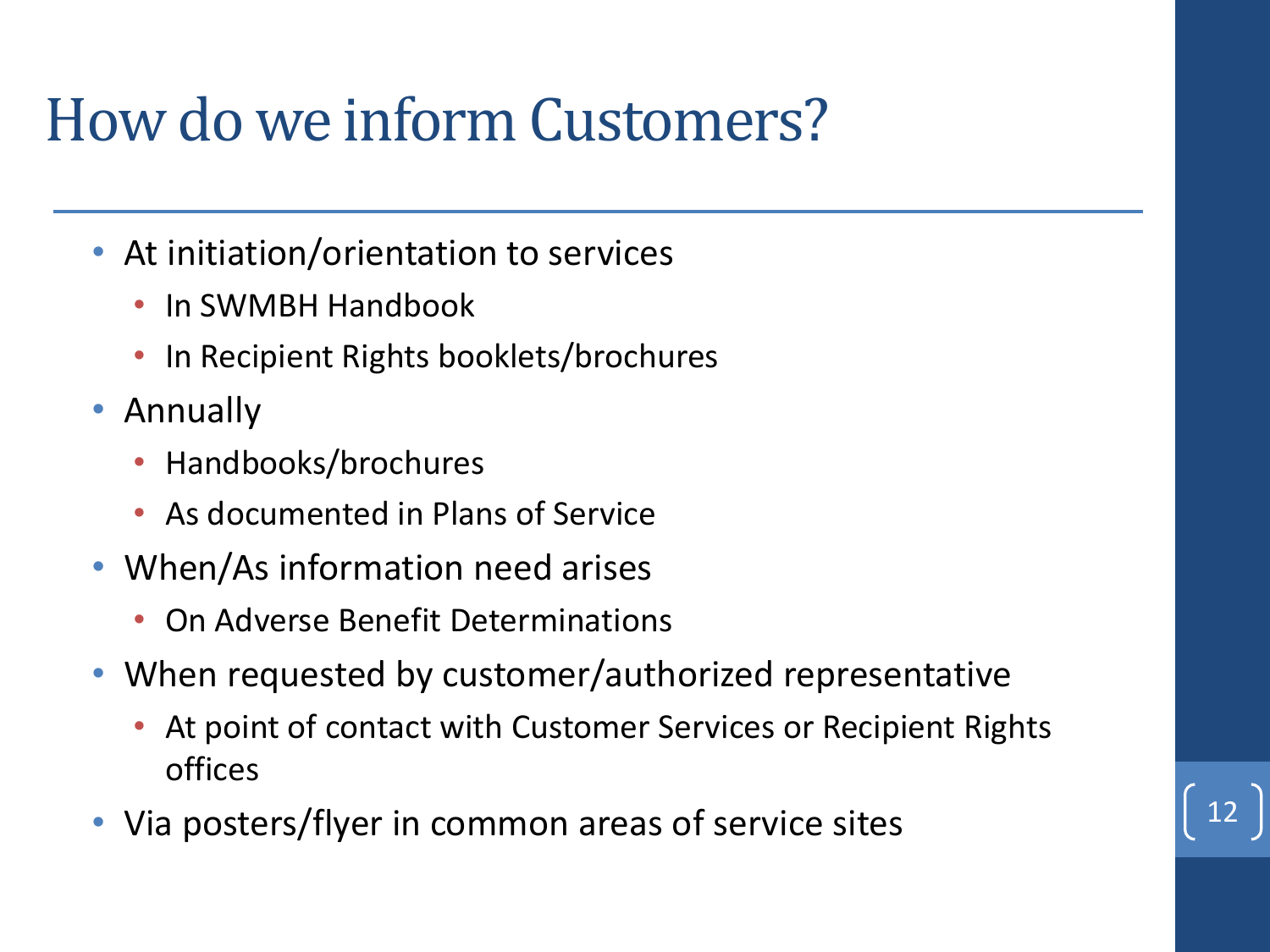#### Grievance Examples

- Requesting a change in provider
- Problems with hours of operation
- Appointment availability concerns
- Telephone accessibility
- Conflict with an employee/staff
- Unhappy with choice of providers
- Wait time for scheduled appointment
- Disagreement about prescribed medications
- Getting billed by a provider

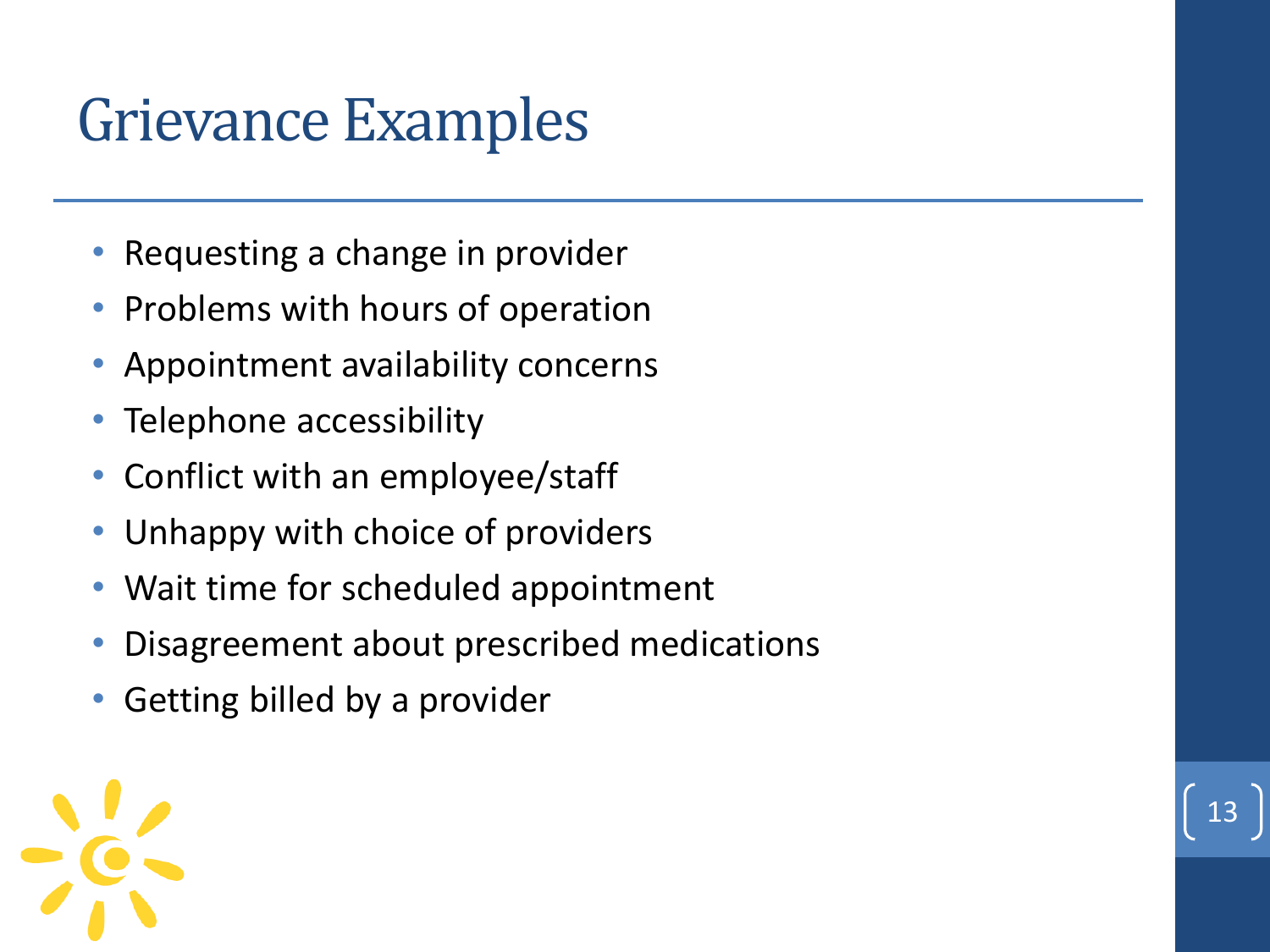#### Grievance Process



- May be filed at any time by customer, guardian, parent of a minor, or an authorized representative
	- Providers can file on behalf only if there is written permission from the customer, guardian, or parent of a minor.
- May be filed by phone, in person, or in writing
- May be filed locally at CMHSP or regionally through SWMBH, depending on service type and insurance
- Person should be prepared to describe their situation and a recommendation for solution/what they would like to happen

\*Note: even when "resolved" there may be times a grievance cannot be fully resolved to 100% satisfaction of the customer.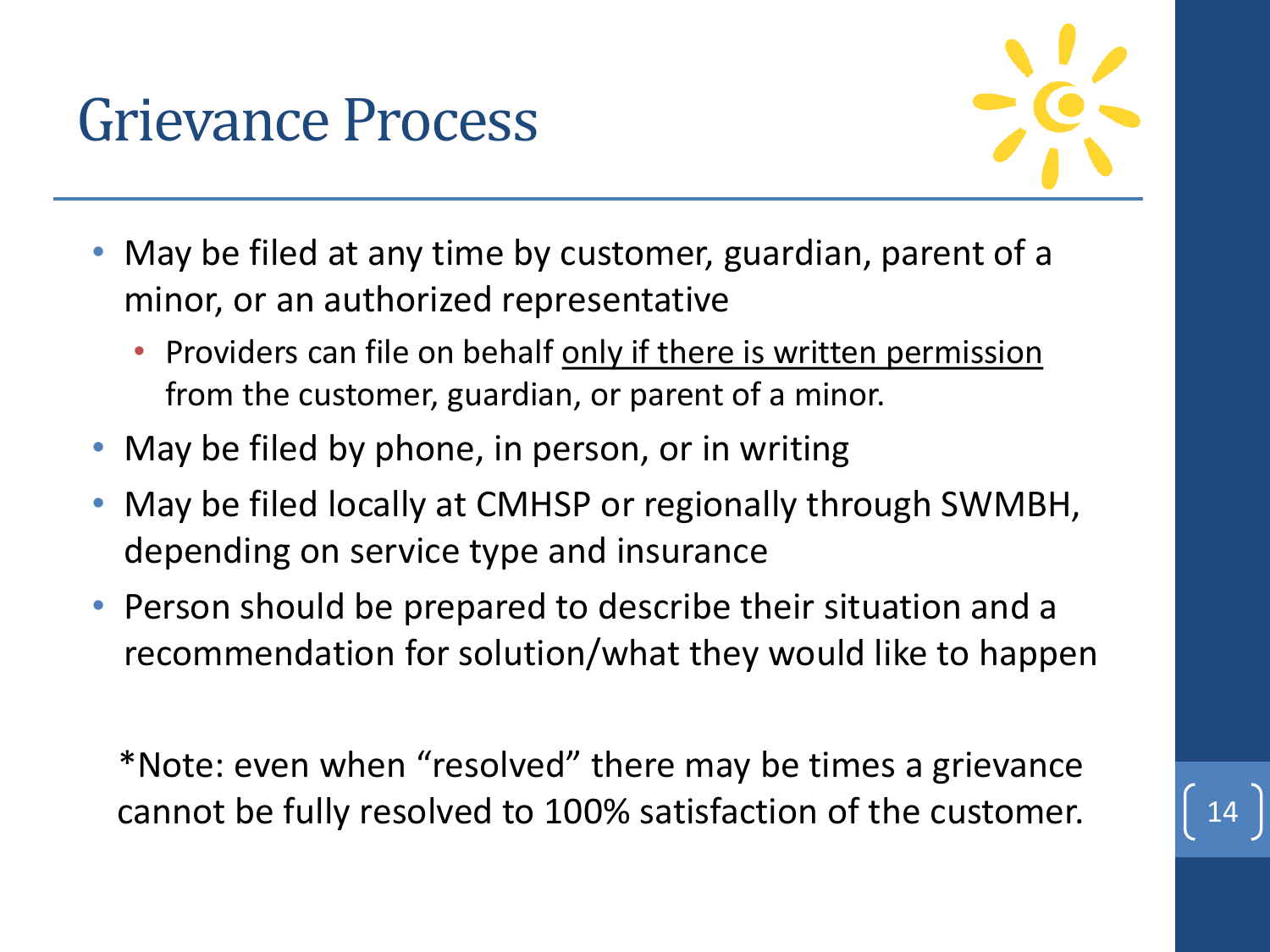### Grievance Processing



15

#### **Mental Health for Medicaid or Healthy Michigan Plan (CMH)**

- Local CMH will process and record Grievances
- Assist customer with filing grievance
- Response is due within 90 days or it can become an "action" which may be appealed.
- Ensure staff processing the grievance were not involved in the situation the grievance is about
- Customer Service will provide written resolution for each grievance
- Keep written records of grievances filed and resolved

#### **MI Health Link (SWMBH)**

- SWMBH processes and records all MI Health Link Grievances.
- Resolved within 30 days or it can become an "action" which may be appealed.

#### **SUD Providers (SWMBH)**

- SWMBH processes and records SUD Grievances for:
	- CMHs who are not sub-capitated
	- Other contracted SUD providers (Outpatient, Residential, Recovery Houses)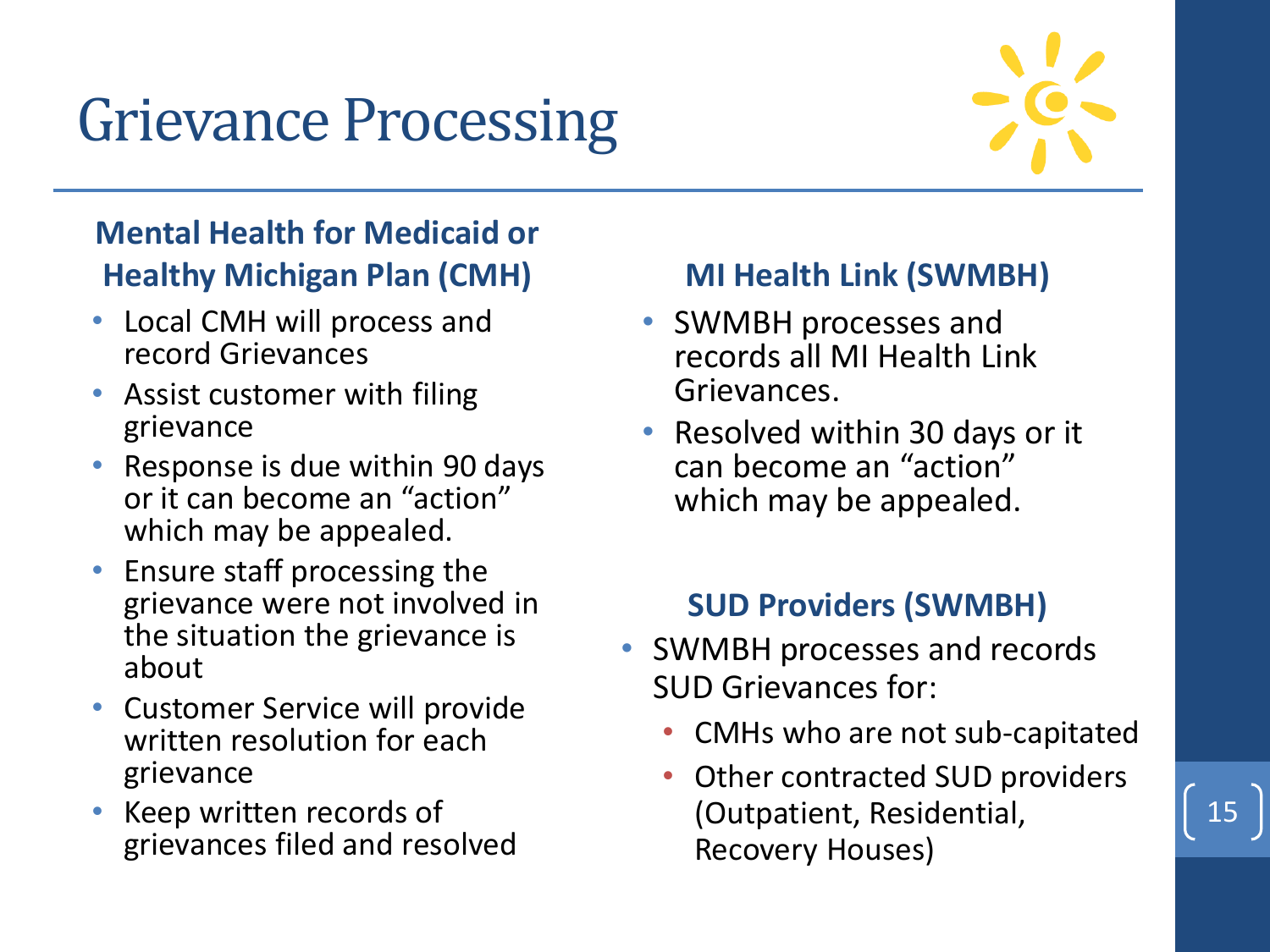# Appeals



 $\begin{bmatrix} 16 \end{bmatrix}$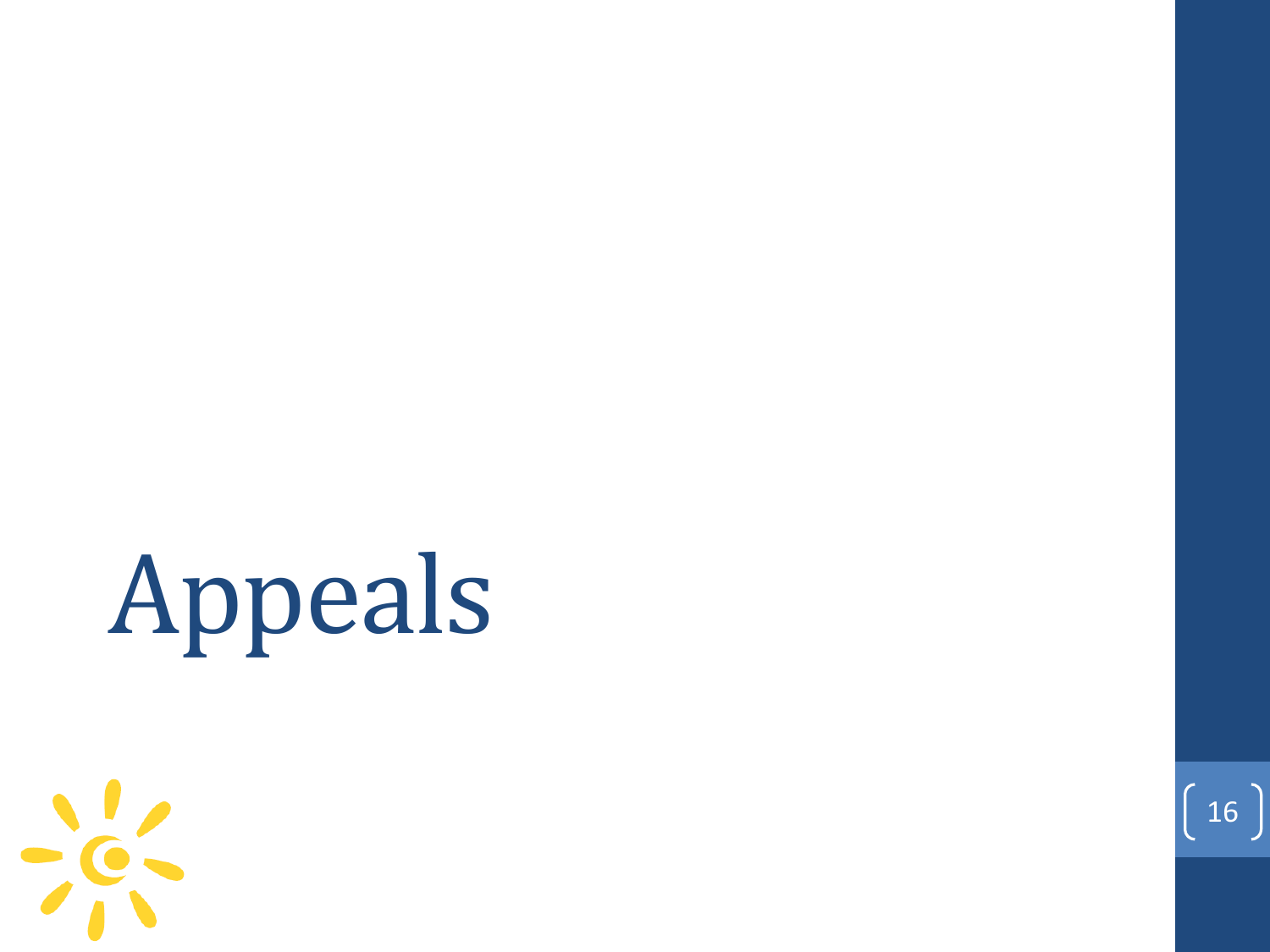### Reason for Appeals



- Denial of requested service(s)
	- Current Customer
	- New Customer
- Limited authorization of requested service(s)
	- Less (in amount/scope/duration) than requested
- Reduction in current service(s)
- Suspension of current service(s)
- Termination of current service(s)
- Delay in providing authorized/approved service(s)
	- If over 14 calendar days from agreed upon start date
- Denied payment for a service NOT previously authorized
- Grievance or previous appeal not processed in the timeframe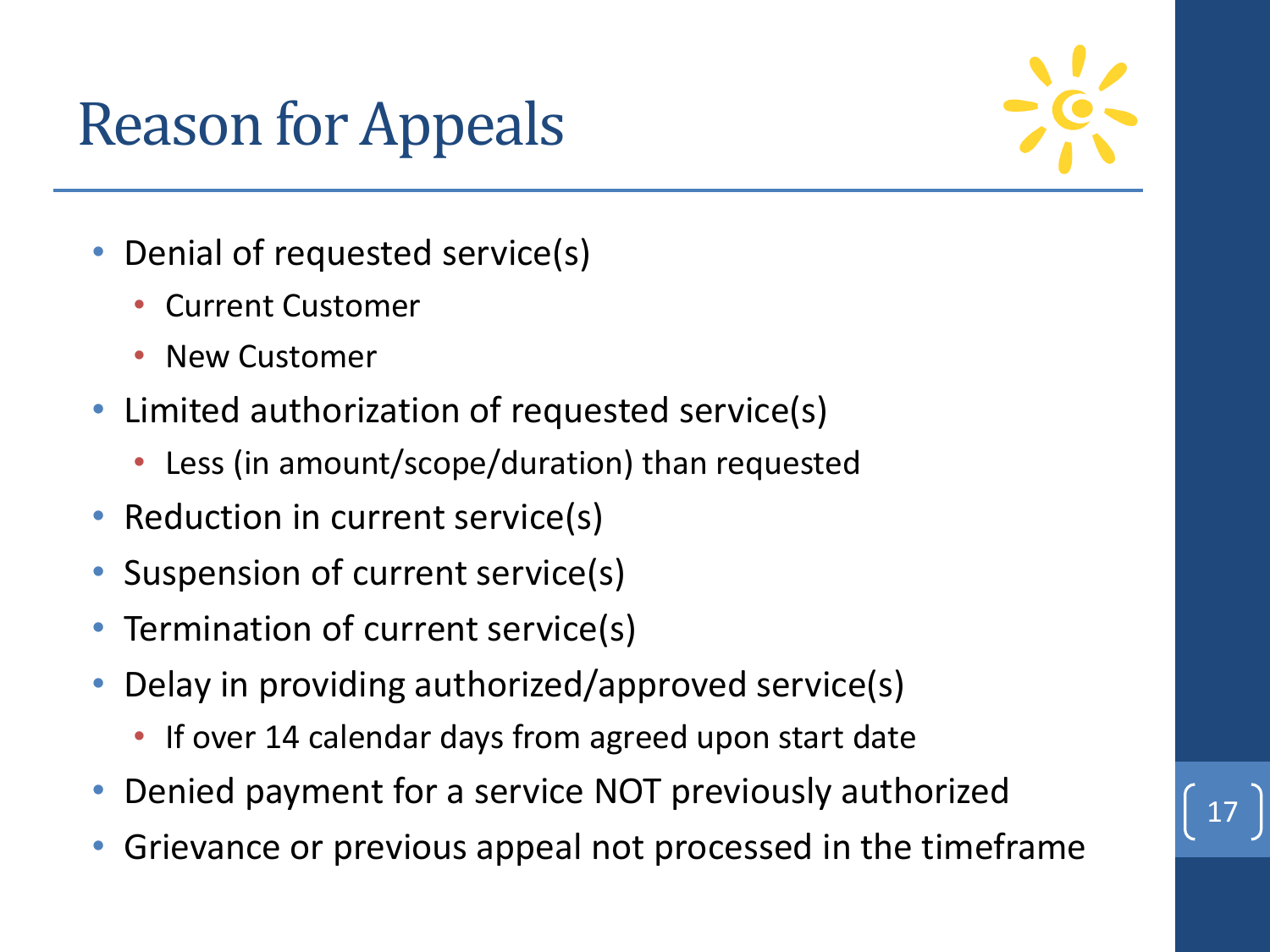# Types of Appeals



- 2nd Opinions
	- 2 nd Opinions for **denial of access** to services should follow standard or expedited Local Appeal timeframes based on presenting circumstances
	- 2 nd Opinions for **denial of inpatient** should be completed within 3 days, excluding Sundays and legal holidays
- Local Appeal
	- Customers can file by contacting agency that made the determination.
	- File within 60 calendar days from the date of the Notice. File in 10 calendar days to have services continue unchanged during the appeal.
- Administrative Fair Hearing
	- Impartial state level review of a Medicaid customer's local appeal denial, presided over by an Administrative Law Judge.
	- Available only after a local appeal.
	- File within 120 days of local appeal resolution. File in 10 calendar days for continuation of benefits.
- MDHHS Alternative Dispute Resolution Process
	- Impartial state level review of a local appeal denial, presided over by MDHHS staff. This process is for customers without Medicaid.
	- Available only after a local appeal.
	- File within 10 days of the local appeal resolution.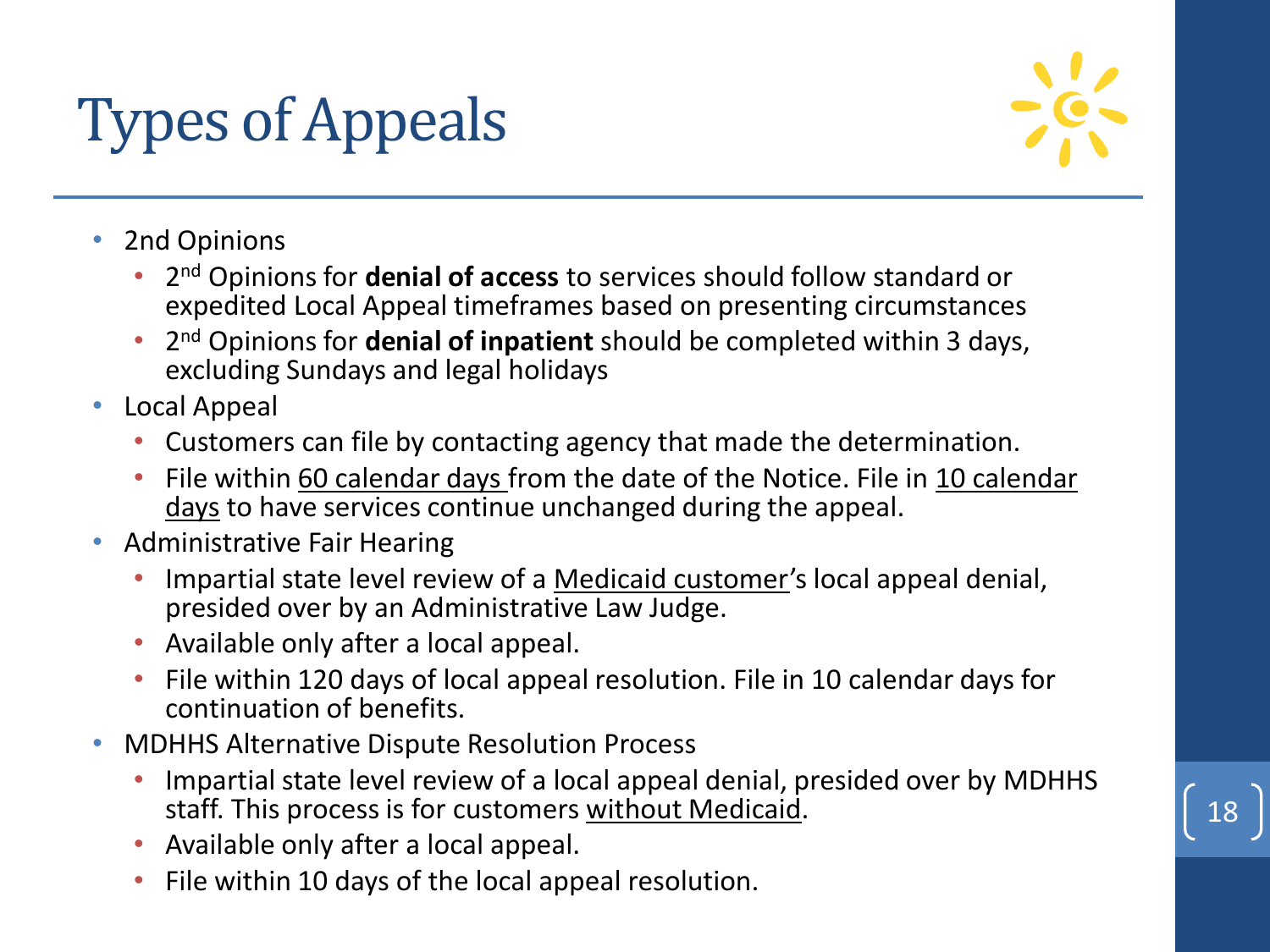# Appeals

- An Appeal may be filed by the Customer, Legal guardian, Parent of a Minor or an Authorized Representative
	- An Authorized Representative is an individual given written permission to act on behalf of the Customer
	- Provider can file if they have status of Authorized Representative
- An Appeal may be filed over the phone, in person, or in writing
	- Oral Appeal must be followed up in writing unless it is expedited.
- Customers may request an expedited appeal 72 actual hours
- Contact Customer Service for State Fair Hearing Request Form

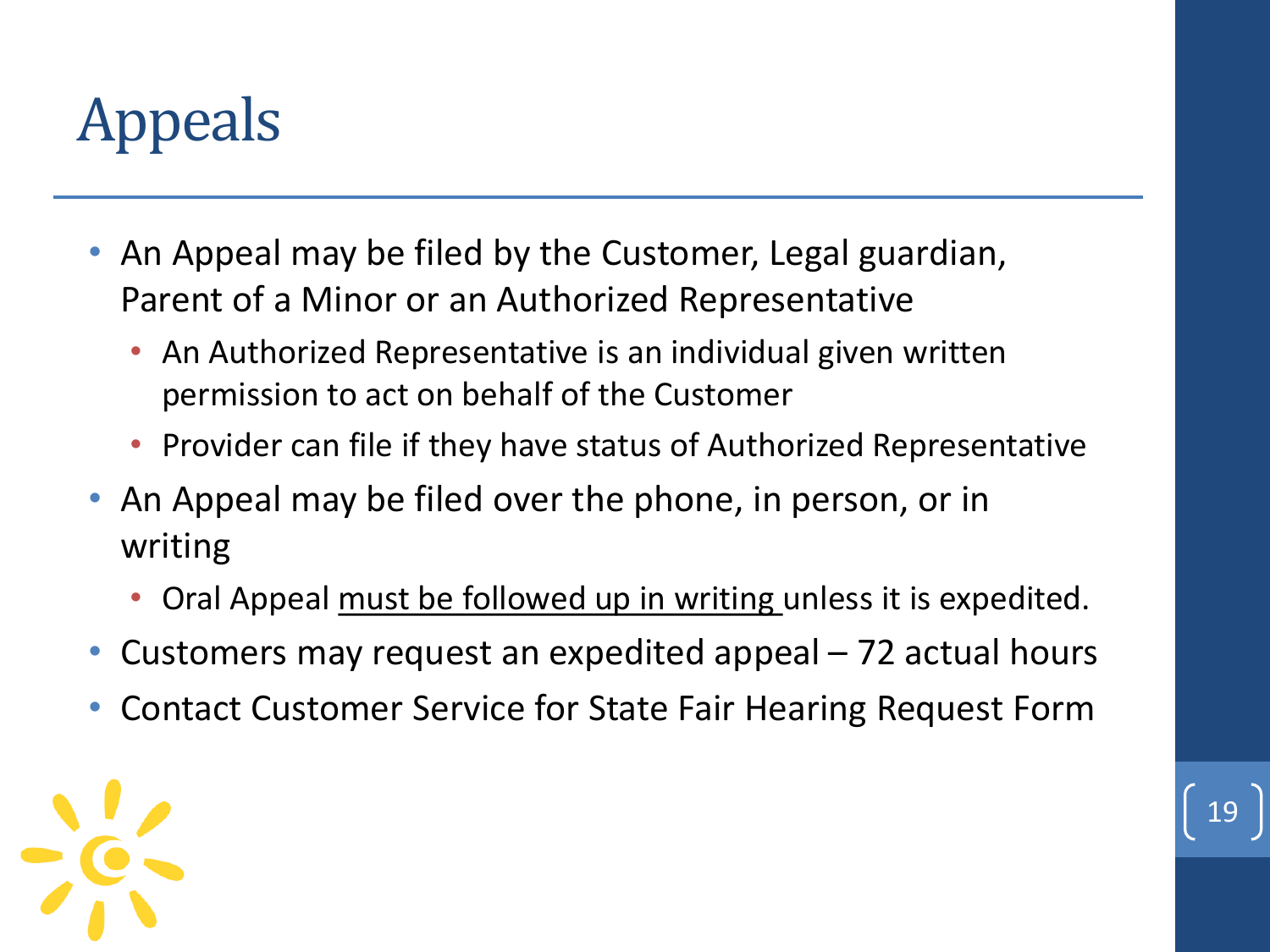# Appeals Processing

#### **Mental Health for Medicaid or Healthy Michigan Plan (CMH)**

- Local CMH will process and record appeals
- Assist Customer to file appeal
- Issue appeal resolution within 30 days (72 hours for expedited)
- Assure that the appeal reviewer was not involved in initial decision to take the Action, nor a subordinate of such individual
- Assure that the clinical reviewer has the appropriate experience/ credentials to make a determination about the service(s) in question
- Provide written resolution for each appeal filed
- Keep written records of appeals filed and resolved.

#### **MI Health Link**

• SWMBH processes and records all MI Health Link Appeals.

#### **SUD Providers**

- SWMBH processes and records SUD Appeals for:
	- CMHs who are not sub-capitated
	- Other contracted SUD providers (Outpatient, Residential, Recovery Houses)

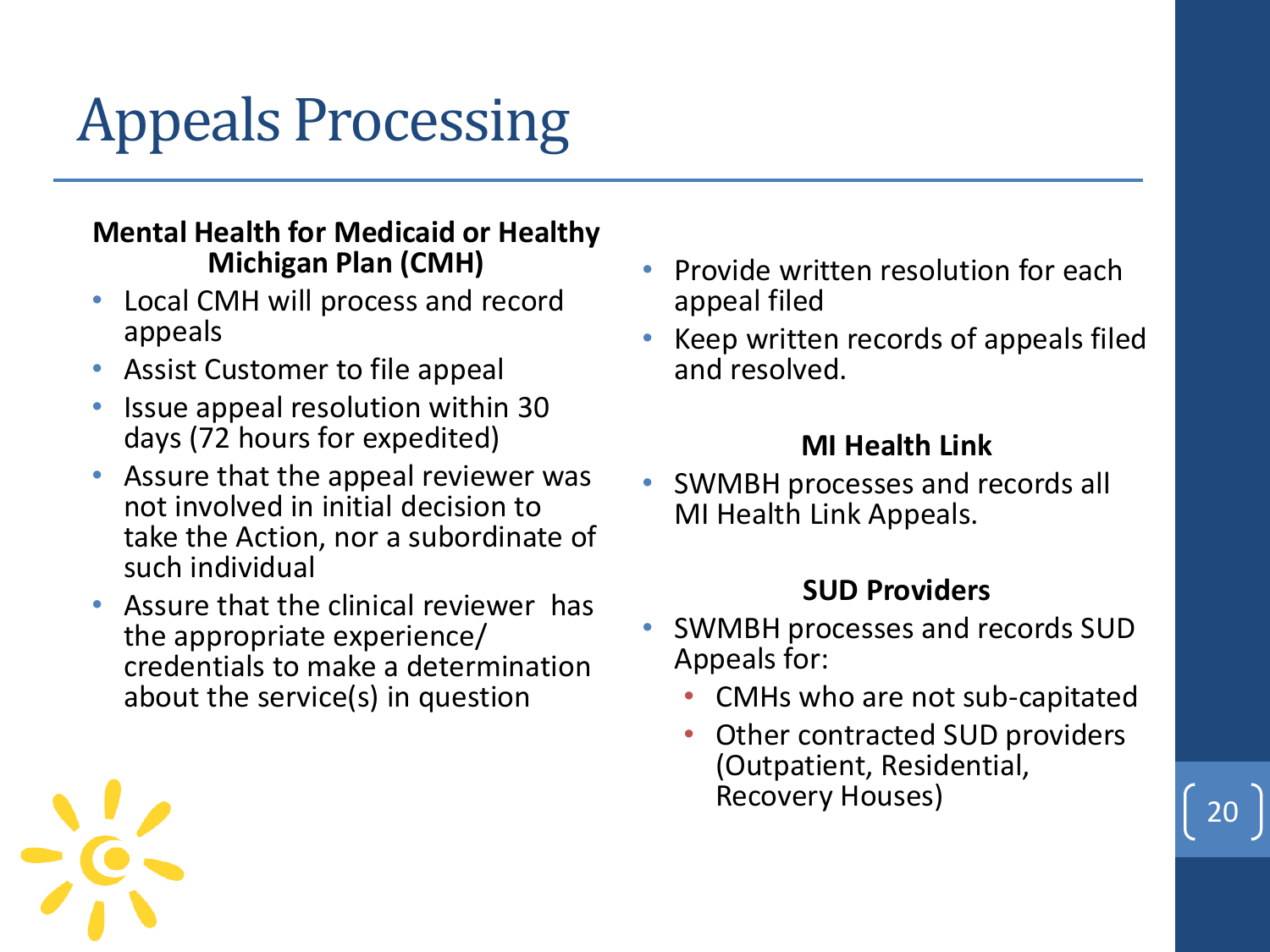#### Adverse Benefit Determination

#### **Adequate Notice**

- To deny payment for a service NOT previously authorized
	- Provided at the time of action to deny payment for service
- To deny or limit authorization for mental health or substance use services
	- 14 calendar days for standard decision to deny or limit service
	- 72 hours for expedited decision to deny or limit services
- Can be for initial service authorization or request for new service

#### **Advanced Notice**

- Actions taken against currently authorized services
	- Termination
	- **Reduction**
	- Suspension
- Provided 10 calendar days before intended action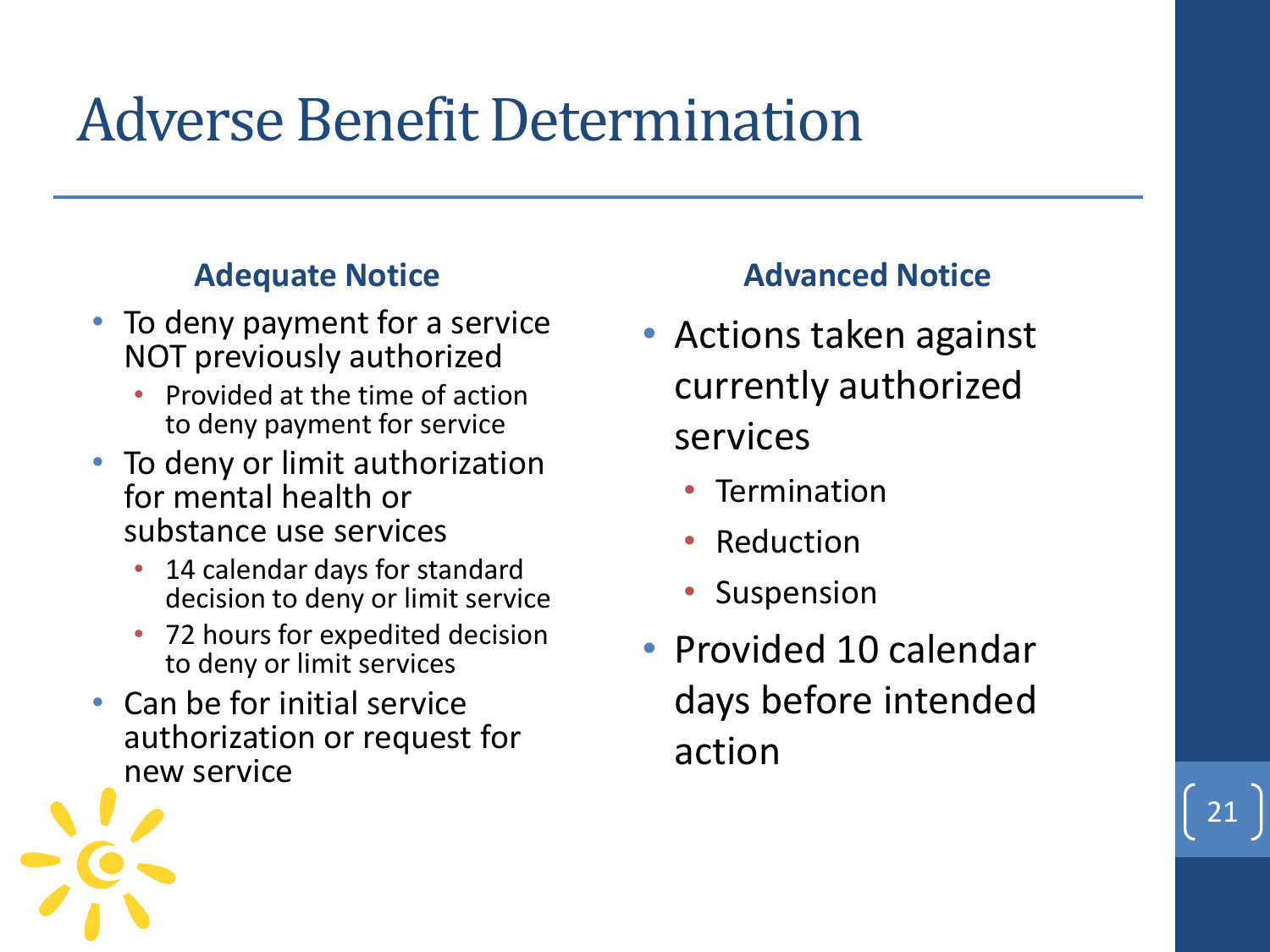#### Exceptions to Advanced Notice

- Factual information confirming customer death
- Clear, written and signed statement that customer no longer wishes to receive service(s)
- Customer was admitted to an institution such as jail/prison, State hospital or extended care facility where they are ineligible for service
- Customers whereabouts are unknown and the post office returns mail with no indication of a forwarding address
- Customer has moved out of the service coverage area
- Change in level of medical care is prescribed by customer's physician
- Notice involves adverse determination made regarding preadmission screening requirements
- Date of Action will occur in less than 10 calendar days.
- Facts (preferably verified by  $2^{nd}$  source) indicating possible fraud by the enrollee and that action should be taken (Advanced Notice may be 5 days) be 5 days)  $\begin{bmatrix} 22 \end{bmatrix}$

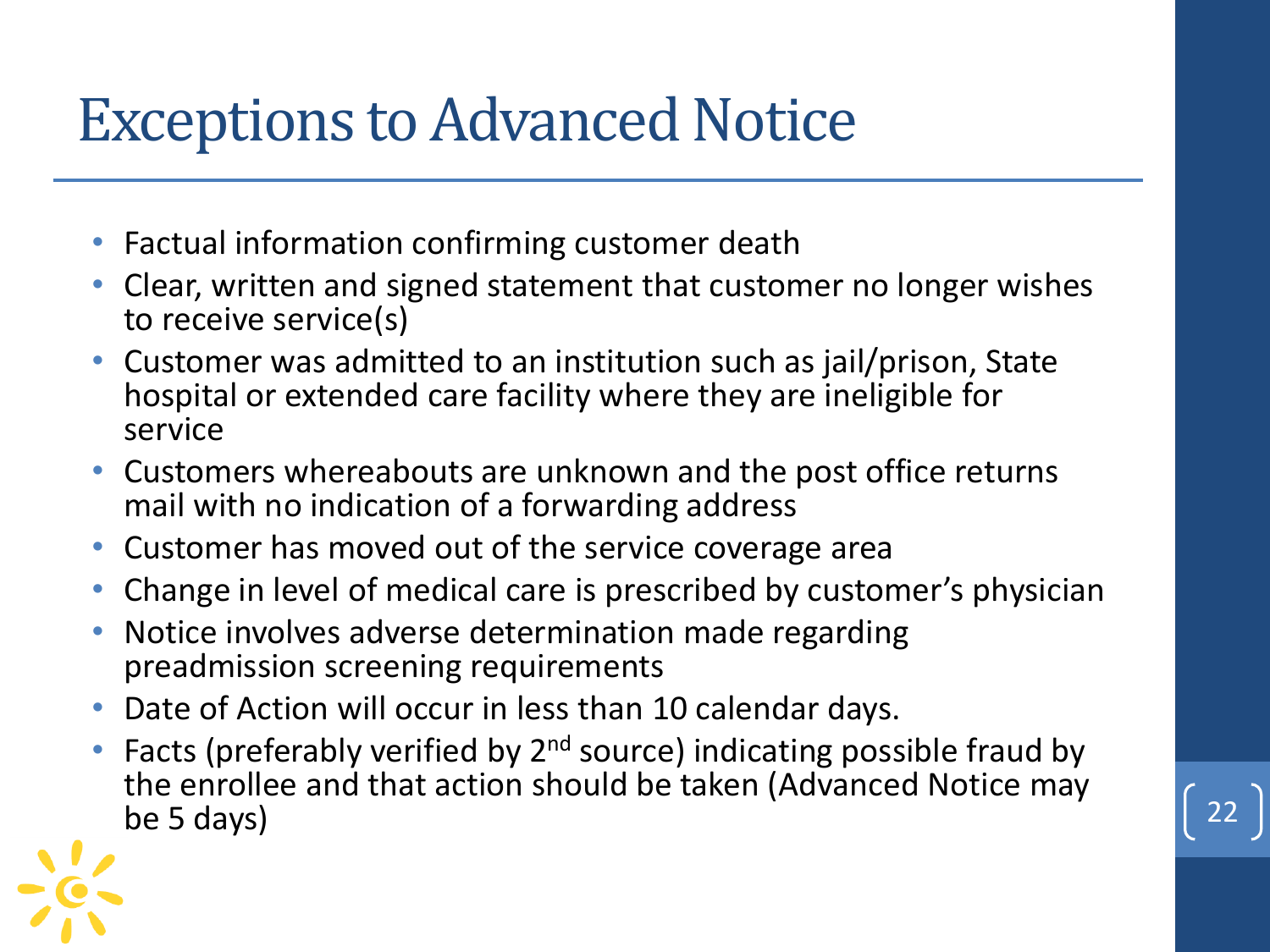### Provide Notice of Adverse Benefit **Determination**

- All Adverse Benefit Determinations should be addressed/written to:
	- The Customer
	- Customer's Legal Guardian if applicable
	- Customer's parent if a minor child
- Whenever mailed, Notice should be sent to the last known address on file for the Customer, Legal Guardian or Parent

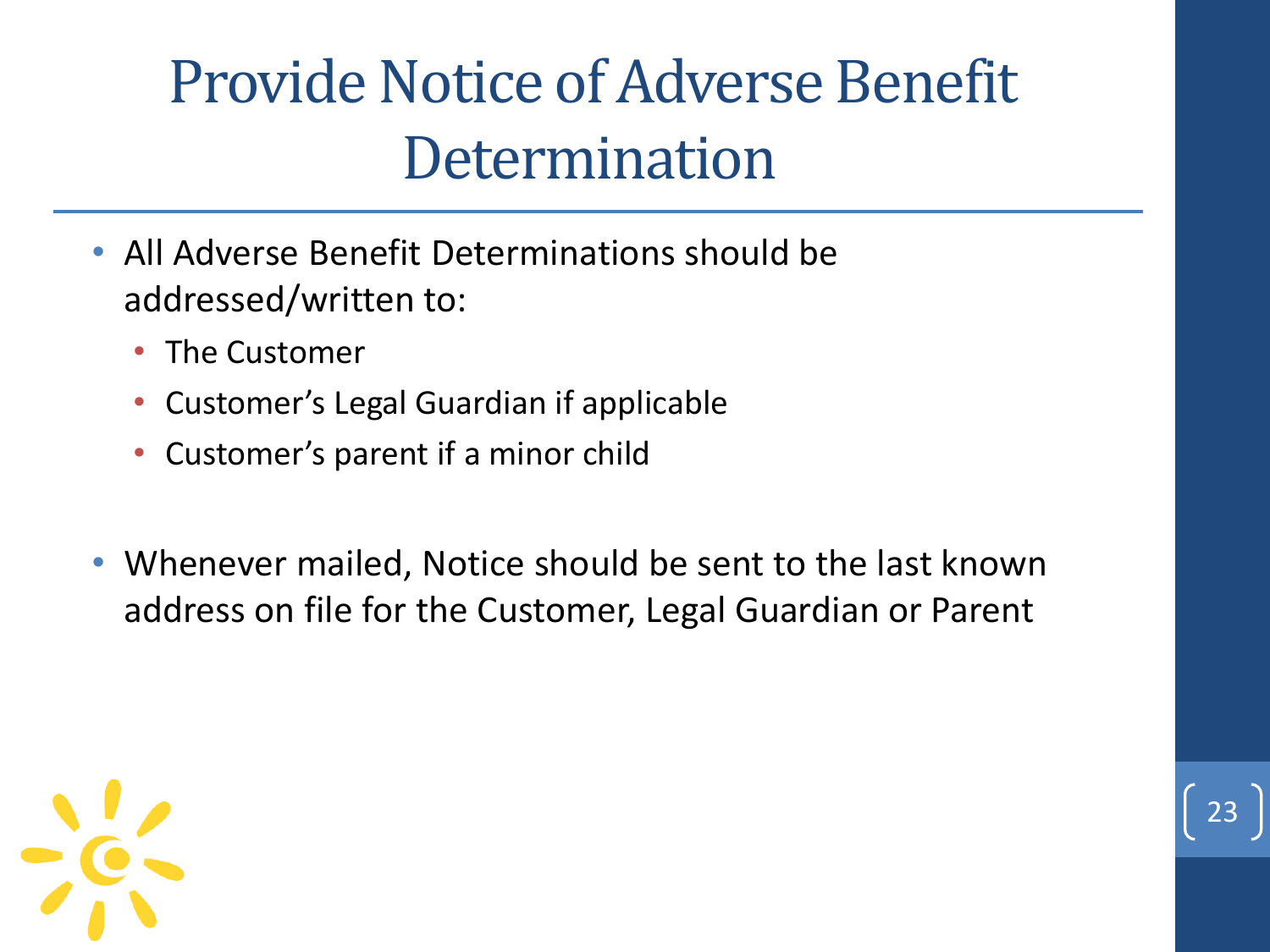#### MI Health Link

- MI Health Link is a health care option for Michigan adults, ages 21 or over, who are enrolled in both Medicare and Medicaid, and live in the SWMBH Region
	- All covered Medicare/Medicaid behavioral health services through SWMBH and ICO (Aetna or Meridian), including prescriptions
	- No deductibles or copays when getting services from a provider or pharmacy in provider network for ICO
	- Members have a Care Coordinator who asks about health care needs/choices and helps create a personal care plan based on member goals
	- Care Coordinator will helps members get what they need. They help answer questions and make sure that your health care issues get the attention they deserve
	- Members are able to address both medical as well as behavioral health issues at the same time
- Reminder: SWMBH documents Grievances and Appeals for all MI Health Link clients. 24



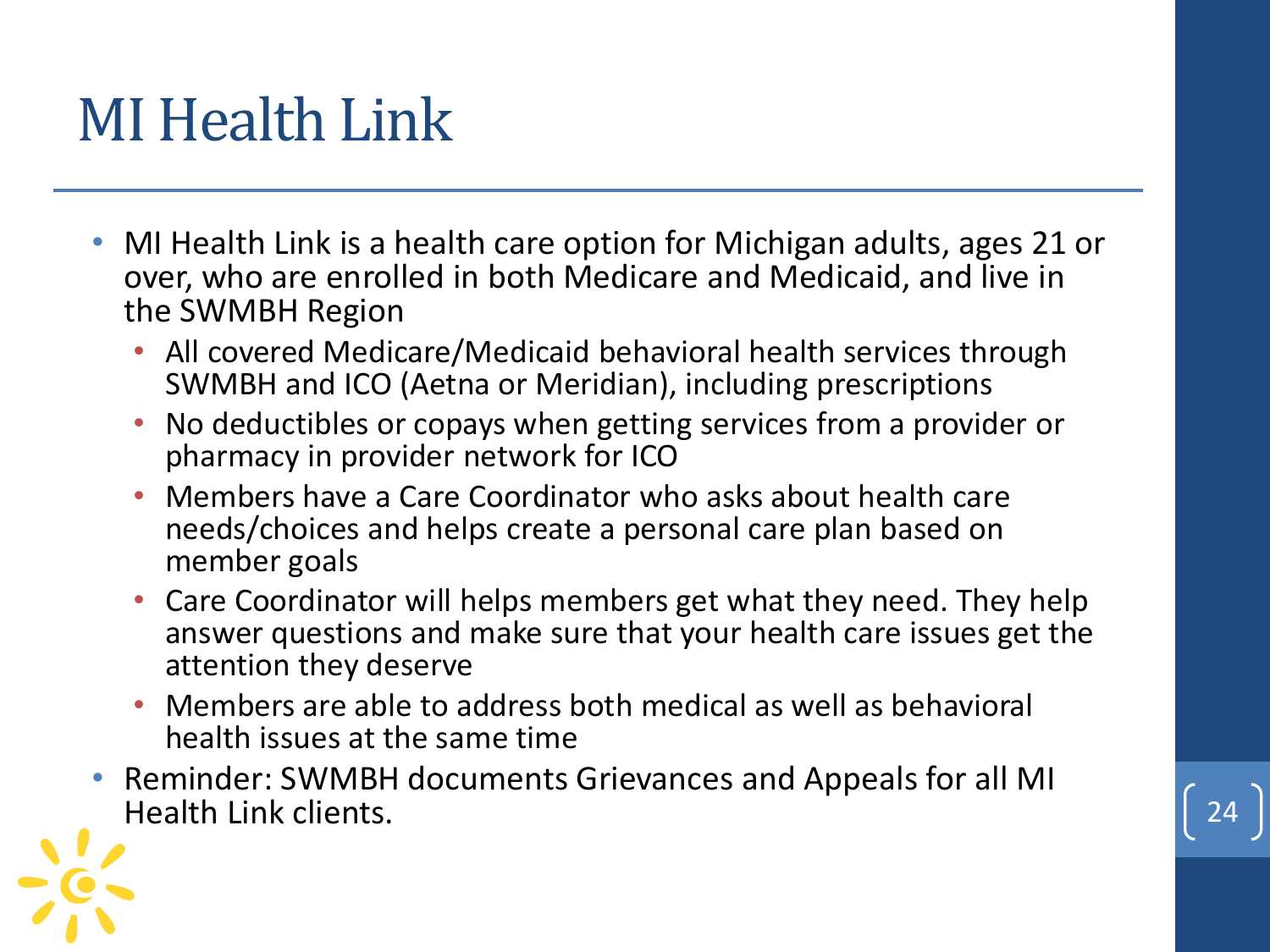#### Advance Directives

#### **Medical Care Advance Directives**

Also referred to as Durable Power of Attorney for Health Care. This advance directive is a tool to outline healthcare decisions. Some of the decisions that can be made include, living wills, do not resuscitate (DNR) orders, or decisions about tissue or organ donation.

#### **Psychiatric Advance Directives**

Under Michigan law, adults have the right to establish a Psychiatric Advance Directive - also referred to as Durable Power of Attorney for Mental Health Care. This tool assists in making decisions before a mental health-related crisis occurs. It allows individuals to identify their preferred treatment in an crisis situation.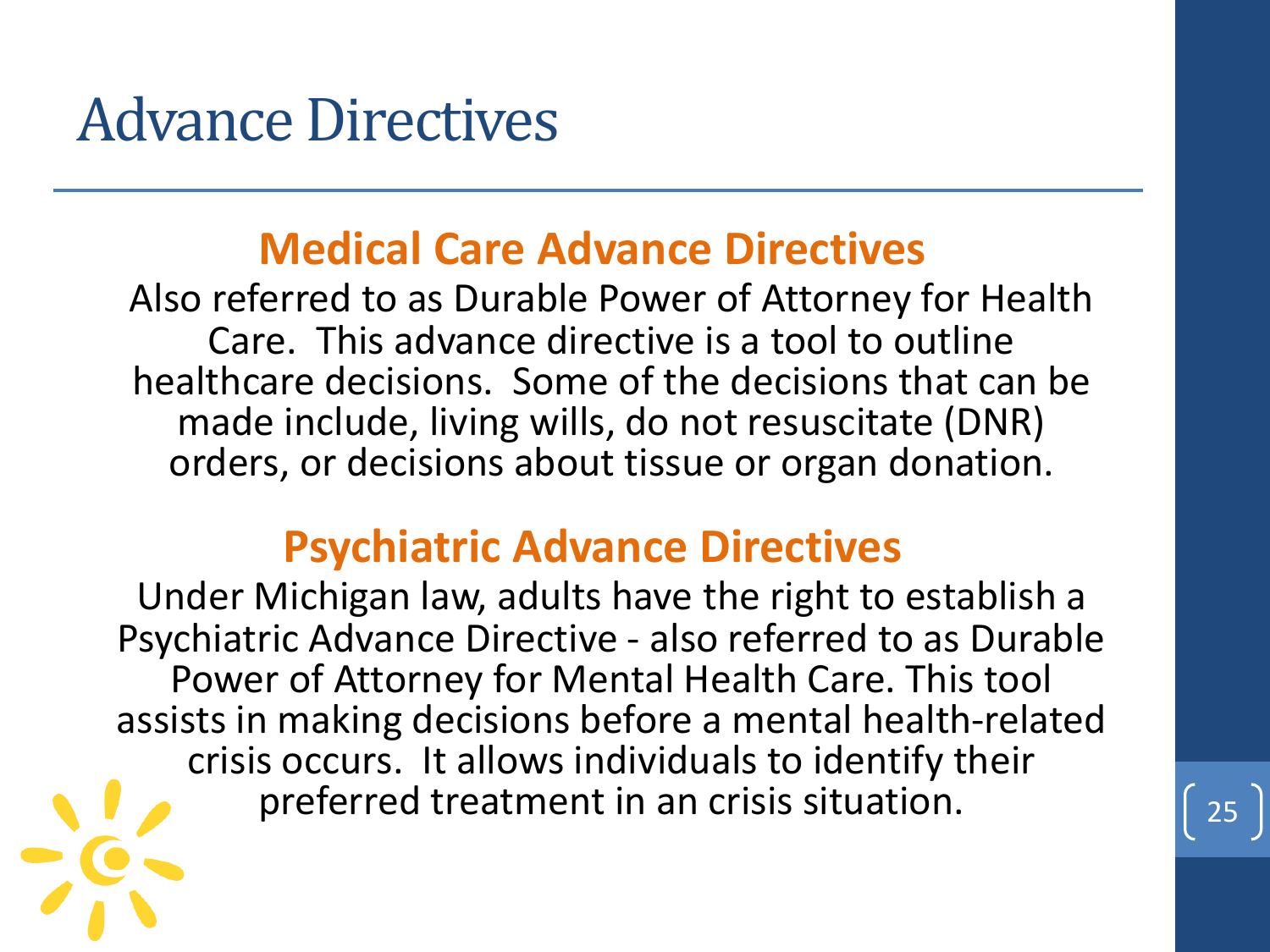#### Advance Directives

- Ask participants if they have an Patient Advocate and encourage completion of Advance Directives. Document completion or lack of completion
- Provide written information about their rights regarding Advance Directives
- Request a copy of all current Advance Directives in place
- Advance Directives should be sent to all service providers, individuals named as Advocates, and any family members who could be involved in care decisions
- Customer Services can provide information and assistance to individuals who have questions about setting up an Advance Directive  $\begin{bmatrix} 26 \end{bmatrix}$

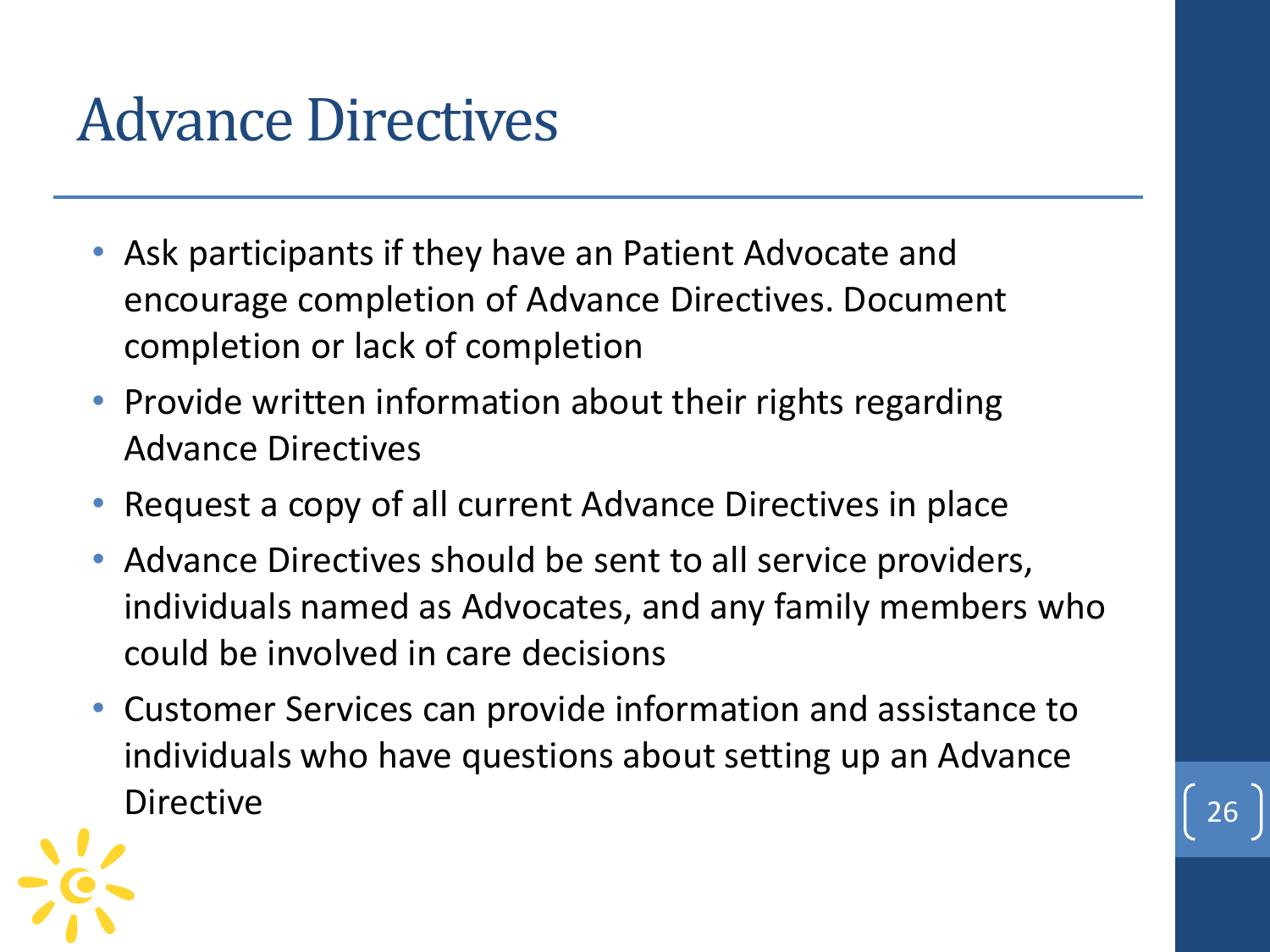### Limited English Proficiency (LEP)

- "LEP" refers to an individual who cannot speak, read, write, or understand the English language at a level that permits him/her to communicate effectively with health care or social service providers.
- Agencies are responsible to:
	- Eliminate barriers to service, including language barriers
	- Ensure information given about services/benefits is understood
	- Ensure individuals are able to fully engage in services/benefits they are eligible for

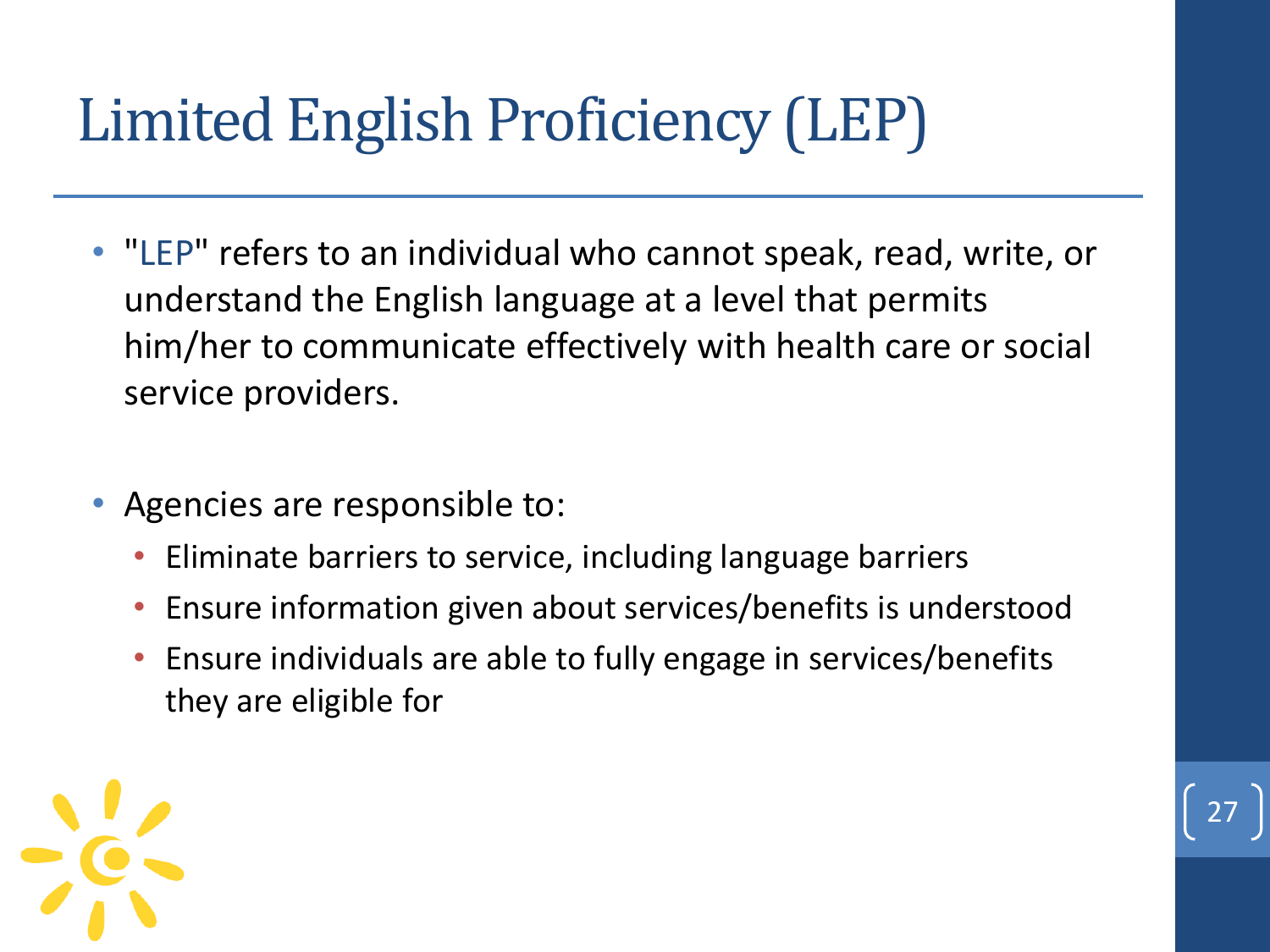### Limited English Proficiency (LEP)

- "I Speak" and Non-discrimination posters at agency sites
- Identify need for language assistance in client record
- Availability of language assistance at No Cost to the individual
- Verbal or Written translation of vital documents as needed
- Tag-lines for requesting language assistance printed on educational materials
	- Top 15 languages large documents
	- Top 2 languages small documents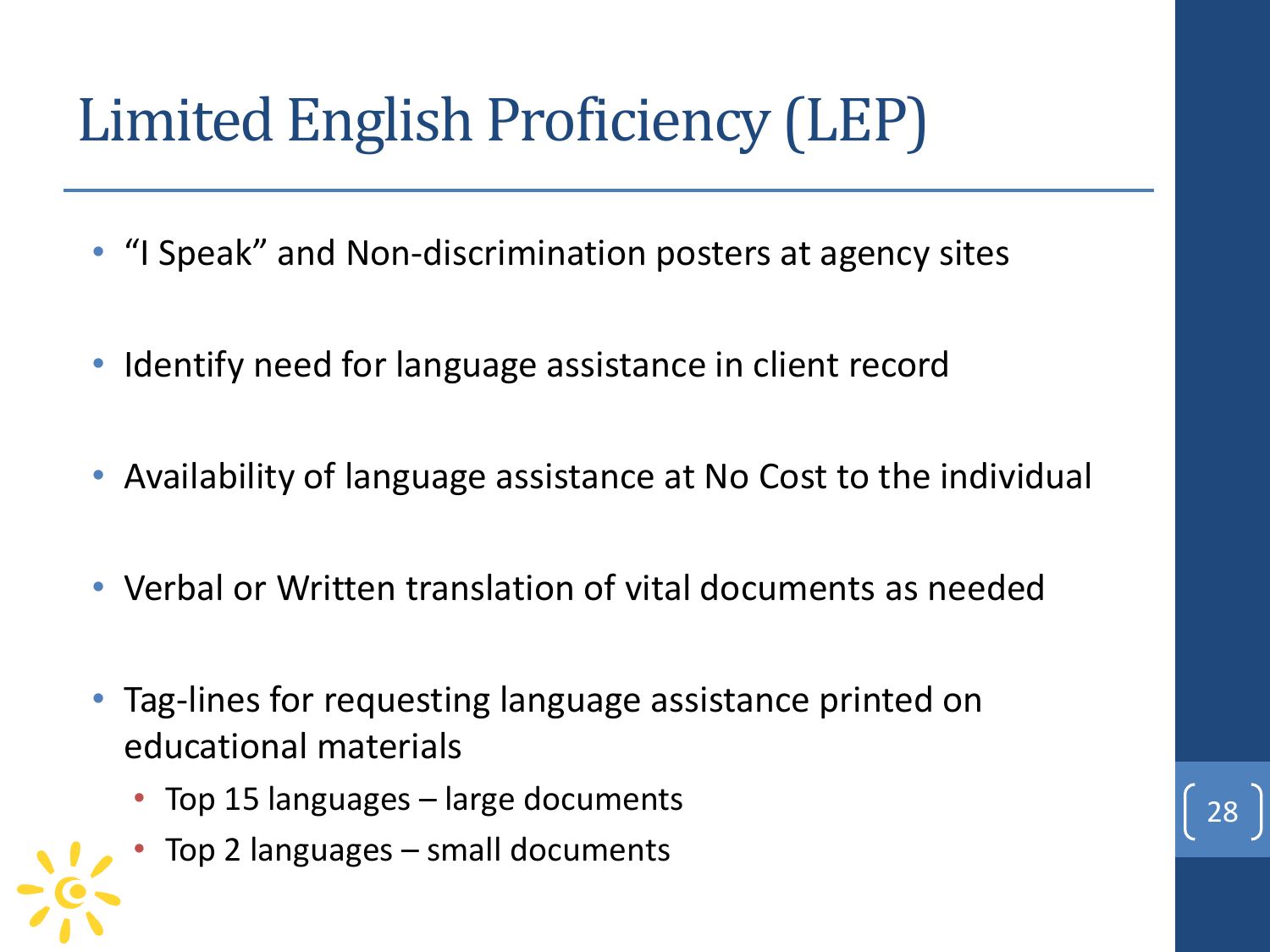### Customer Service Contacts

- **Barry** 
	- Tina Williams
	- 269-948-8041
- Berrien/Riverwood
	- Leanne Adams
	- 866-729-8716
- Branch/Pines
	- Kammy Ladd
	- 866-877-4636
- Calhoun/Summit Pointe
	- Dawn Nichols
	- 877-275-5887
- Cass/Woodlands
	- Regina Wolverton
	- 800-323-0335
- Kalamazoo
	- Teresa Lewis
	- 877-553-7160
- St. Joseph
	- Jarrett Cupp
	- 855-203-1730
- Van Buren
	- Sandy Thompson

29

• 269-657-5574

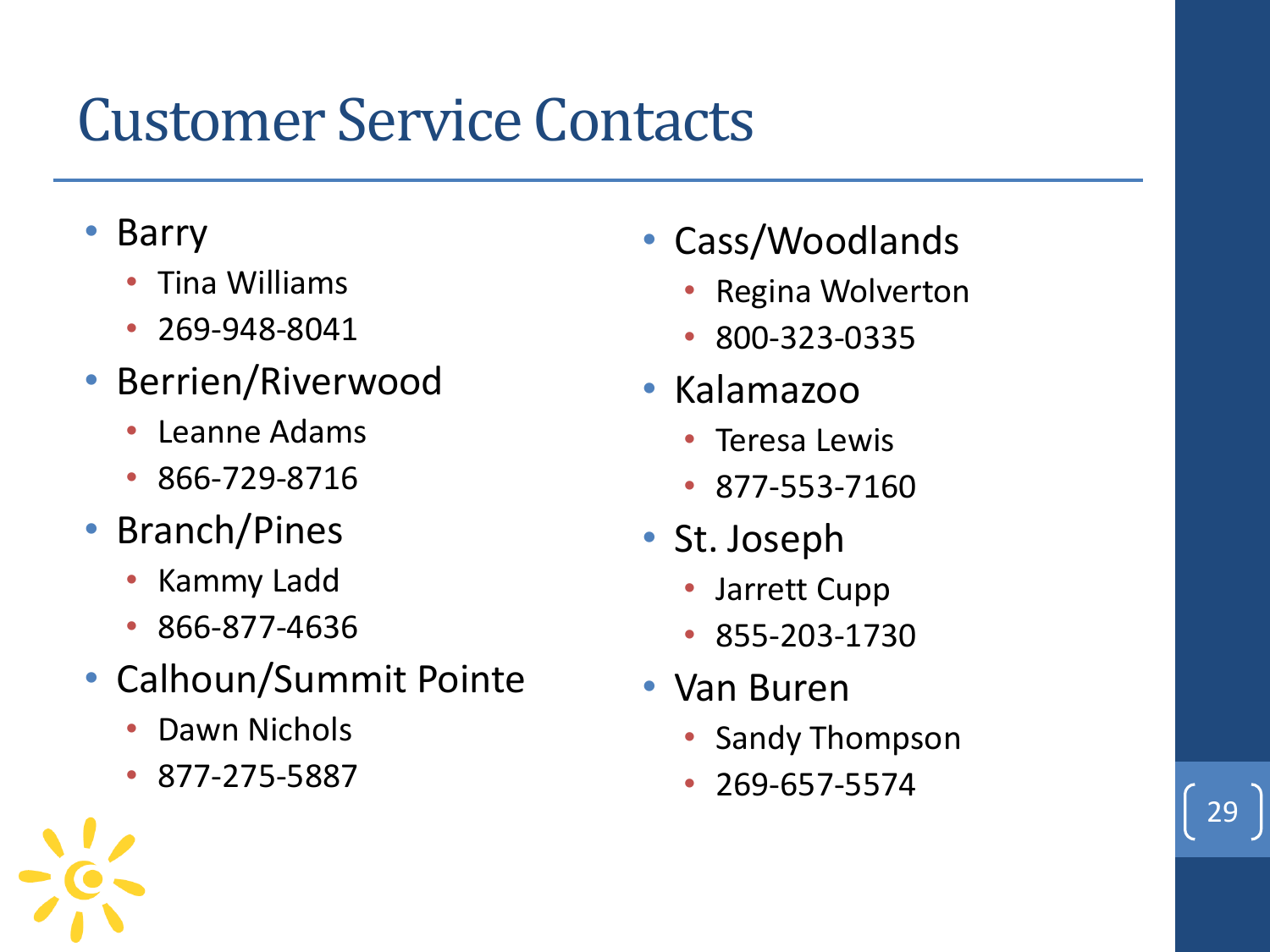# Reference Materials

- [www.disabilityisnatural.com](http://www.disabilityisnatural.com/)
- Southwest Michigan Behavioral Health
	- Customer Handbook
	- Customer Service Policies (6.1-6.10)

- MDHHS PIHP Contract FY 2019
- Michigan Mental Health Code
- Code of Federal Regulations
- Wikipedia
- Webster's Dictionary